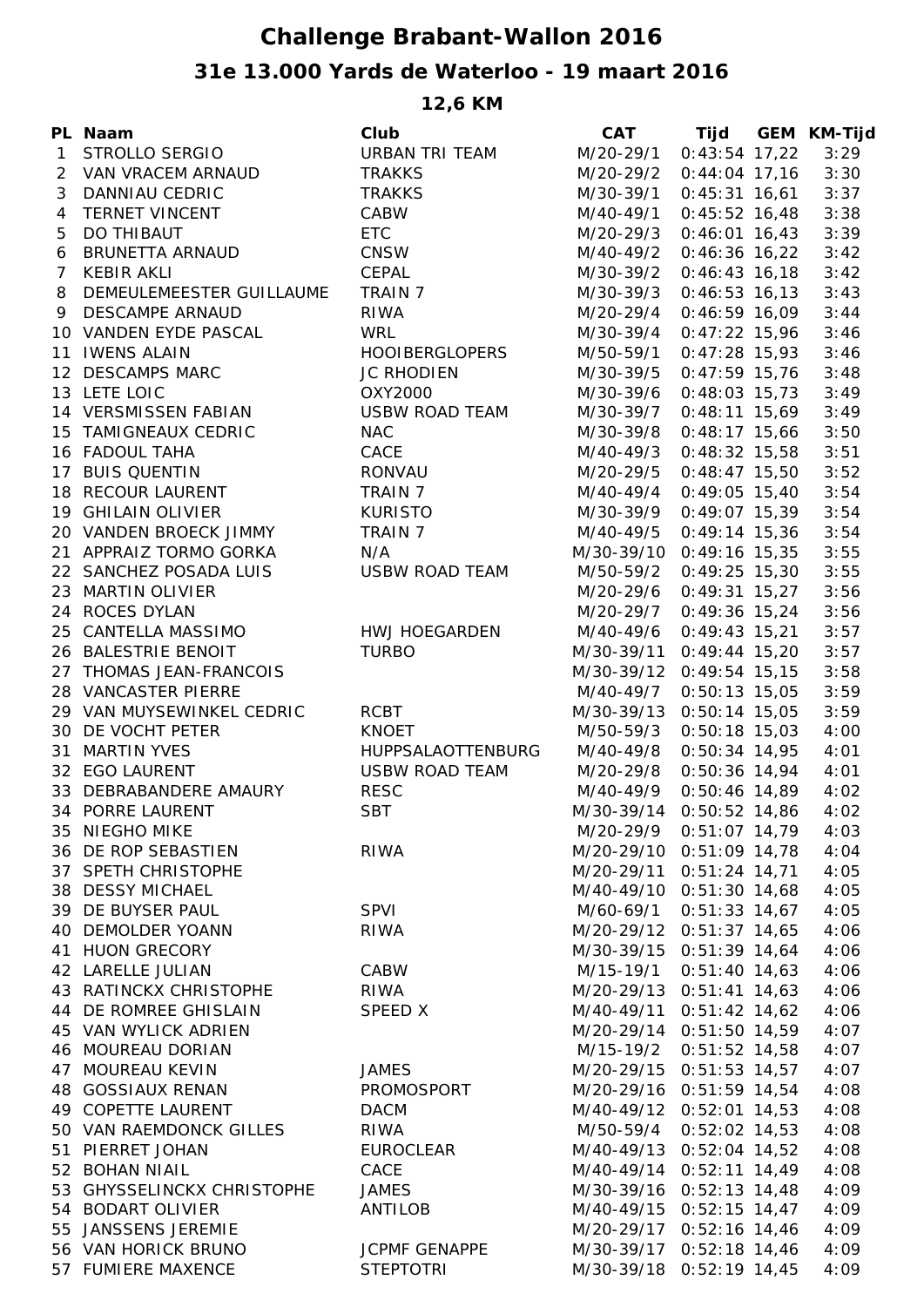| PL Naam                     | Club                  | <b>CAT</b>                    |                 | Tijd GEM KM-Tijd |
|-----------------------------|-----------------------|-------------------------------|-----------------|------------------|
| 58 THONNART JULIEN          | <b>NAC</b>            | M/30-39/19 0:52:24 14,43      |                 | 4:10             |
| 59 RENCKENS AN              | SPORTIVAMENTE         | D/30-39/1                     | $0:52:25$ 14,42 | 4:10             |
| 60 CAPPELLE STEPHANIE       | TRAIN 7               | D/20-29/1                     | $0:52:35$ 14,38 | 4:10             |
| 61 SOMERS JOHNNY            |                       | M/30-39/20 0:52:49 14,31      |                 | 4:12             |
| 62 BIEMMI BENJAMIN          |                       | M/20-29/18 0:52:52 14,30      |                 | 4:12             |
| 63 WILLEKENS MARIJKE        | TRAIN 7               | D/50-59/1                     | $0:52:53$ 14,30 | 4:12             |
| 64 MAGIS ALVARIC            | RIWA                  | M/20-29/19 0:53:01 14,26      |                 | 4:12             |
| 65 VUILLARD ISABELLE        |                       | D/40-49/1                     | $0:53:05$ 14,24 | 4:13             |
| 66 PETIT PASCAL             | CABW                  | M/40-49/16 0:53:07 14,23      |                 | 4:13             |
| 67 ROSSIGNOL OLIVIER        | SPORTIVAMENTE         | M/40-49/17                    | $0:53:12$ 14,21 | 4:13             |
| 68 BORCEUX FRANCOIS         | <b>RCB</b>            | M/40-49/18 0:53:24 14,16      |                 | 4:14             |
| 69 BOELS OLIVIER            |                       | M/30-39/21                    | $0:53:32$ 14,12 | 4:15             |
| 70 SCHREURS SEBASTIEN       |                       | M/40-49/19 0:53:36 14,10      |                 | 4:15             |
| 71 SELLESLAGH PAULINE       | <b>COATCHING</b>      | D/20-29/2                     | $0:53:52$ 14,03 | 4:17             |
| 72 WALRAVENS BRUNO          | JE COURS A INCOURT    | M/30-39/22 0:53:54 14,03      |                 | 4:17             |
| 73 WALRAVENS BENOIT         | JE COURS A INCOURT    | M/30-39/23 0:53:58 14,01      |                 | 4:17             |
| 74 DE BIE WALTER            | <b>HOOIBERGLOPERS</b> | M/50-59/5                     | $0:53:59$ 14,00 | 4:17             |
| 75 DIERICKX JOSE            | <b>NAC</b>            | M/60-69/2                     | $0:54:03$ 13,99 | 4:17             |
| 76 QUINTELA DANIEL          |                       | M/40-49/20 0:54:06 13,97      |                 | 4:18             |
| 77 ROTTIER QUENTIN          | CEPAL                 | M/40-49/21 0:54:18 13,92      |                 | 4:19             |
| 78 MORENO CORRAL ESTEBAN    |                       | M/30-39/24 0:54:24 13,90      |                 | 4:19             |
|                             | <b>COATCHING</b>      |                               |                 |                  |
| 79 SELLESLAGH JEAN-PHILIPPE |                       | M/40-49/22 0:54:27 13,88      |                 | 4:19             |
| 80 PIRYL TOMAS              | <b>RCB</b>            | M/30-39/25 0:54:28 13,88      |                 | 4:19             |
| 81 QUERTEMONT CHRISTOPHE    |                       | M/40-49/23 0:54:31 13,87      |                 | 4:20             |
| 82 ROBIN MICHAEL            |                       | M/20-29/20 0:54:32 13,86      |                 | 4:20             |
| 83 DAUTREBANDE GILLES       | OR WALLONIE           | M/40-49/24 0:54:45 13,81      |                 | 4:21             |
| 84 GATTO ALICE              |                       | D/15-19/1                     | $0:54:48$ 13,80 | 4:21             |
| 85 RYCKEN PIETER            | <b>KURISTO</b>        | M/50-59/6 0:54:54 13,77       |                 | 4:21             |
| 86 SILVEIRA BASTOS ALBERTO  |                       | M/50-59/7                     | $0:54:57$ 13,76 | 4:22             |
| 87 VANDERMOTTEN ROMAIN      |                       | M/15-19/3                     | $0:54:59$ 13,75 | 4:22             |
| 88 VAN DONGHEN PATRICE      |                       | M/30-39/26 0:55:00 13,75      |                 | 4:22             |
| 89 DASSY MAXIME             |                       | M/20-29/21 0:55:04 13,73      |                 | 4:22             |
| 90 MATERNE DANIEL           | <b>USBW ROAD TEAM</b> | M/50-59/8                     | $0:55:08$ 13,71 | 4:23             |
| 91 CARRE STEPHANE           |                       | M/40-49/25 0:55:10 13,70      |                 | 4:23             |
| 92 MORO TERRY               | <b>NAC</b>            | M/50-59/9 0:55:14 13,69       |                 | 4:23             |
| 93 BURION ALAIN             | USBW ROAD TEAM        | M/40-49/26 0:55:16 13,68      |                 | 4:23             |
| 94 DE MUNTER ALAIN          | <b>MERTENS</b>        | M/50-59/10 0:55:22 13,65      |                 | 4:24             |
| 95 GODEFRIDI ISABELLE       | <b>RIWA</b>           | D/20-29/3 0:55:26 13,64       |                 | 4:24             |
| 96 DE GRAVE OLIVIER         | <b>CSF</b>            | M/50-59/11 0:55:32 13,61      |                 | 4:24             |
| 97 NAERT FRANK              | <b>HCO</b>            | M/50-59/12 0:55:35 13,60      |                 | 4:25             |
| 98 RENS JEAN                |                       | M/40-49/27 0:55:37 13,59      |                 | 4:25             |
| 99 HONNAY SAMUEL            | <b>JAMES</b>          | M/30-39/27 0:55:44 13,56      |                 | 4:25             |
| 100 KYLSVA NIELS            | <b>RCB</b>            | M/40-49/28 0:55:52 13,53      |                 | 4:26             |
| 101 CORDIER PASCAL          | URBAN TRI TEAM        | M/40-49/29 0:55:55 13,52      |                 | 4:26             |
| 102 DURVIAUX ANTOINE        |                       | M/20-29/22 0:56:05 13,48      |                 | 4:27             |
| 103 LEVACQ GUY              | LDLV                  | $M/70$ & + $/1$ 0:56:10 13,46 |                 | 4:27             |
| 104 DREZE CHRISTIAN         | <b>NAC</b>            | M/50-59/13 0:56:13 13,45      |                 | 4:28             |
| 105 BLAMPAIN KEVIN          | GANT                  | M/30-39/28 0:56:18 13,43      |                 | 4:28             |
| 106 DELCORDE BERNARD        | <b>HAC</b>            | M/40-49/30 0:56:19 13,42      |                 | 4:28             |
| 107 VAN BUTSELE CHRISTINE   | RIWA                  | D/40-49/2 0:56:23 13,41       |                 | 4:28             |
| 108 CRAPS PAUL              | KURISTO               | M/50-59/14 0:56:24 13,40      |                 | 4:29             |
| 109 LESOIL PHILIPPE         | ENJAMBEE              | M/40-49/31 0:56:25 13,40      |                 | 4:29             |
| 110 MARTIN RUBIO DAVID      |                       | M/40-49/32 0:56:32 13,37      |                 | 4:29             |
| 111 GIGOT JACQUES           | CEPAL                 | M/40-49/33 0:56:33 13,37      |                 | 4:29             |
| 112 DUPUIS OLIVIER          |                       | M/30-39/29 0:56:35 13,36      |                 | 4:29             |
| 113 FRANCOIS MARC           | TRAIN 7               | M/60-69/3 0:56:38 13,35       |                 | 4:30             |
| 114 WILLAME THOMAS          | <b>TURBO</b>          | M/20-29/23 0:56:39 13,35      |                 | 4:30             |
| 115 BERNARD LOUIS           |                       | M/40-49/34 0:56:40 13,34      |                 | 4:30             |
| 116 BINKERT MARC            | <b>LDLV</b>           | M/50-59/15 0:56:41 13,34      |                 | 4:30             |
| 117 BULTEEL MICHEL          | WATERLOO RUNNERS      | M/50-59/16 0:56:44 13,33      |                 | 4:30             |
| 118 VAN TUIJCOM BENJAMIN    |                       | M/20-29/24 0:56:44 13,33      |                 | 4:30             |
| 119 VANDERHAEGEN SAMUEL     | <b>JCPMF GENAPPE</b>  | M/30-39/30 0:56:46 13,32      |                 | 4:30             |
|                             |                       |                               |                 |                  |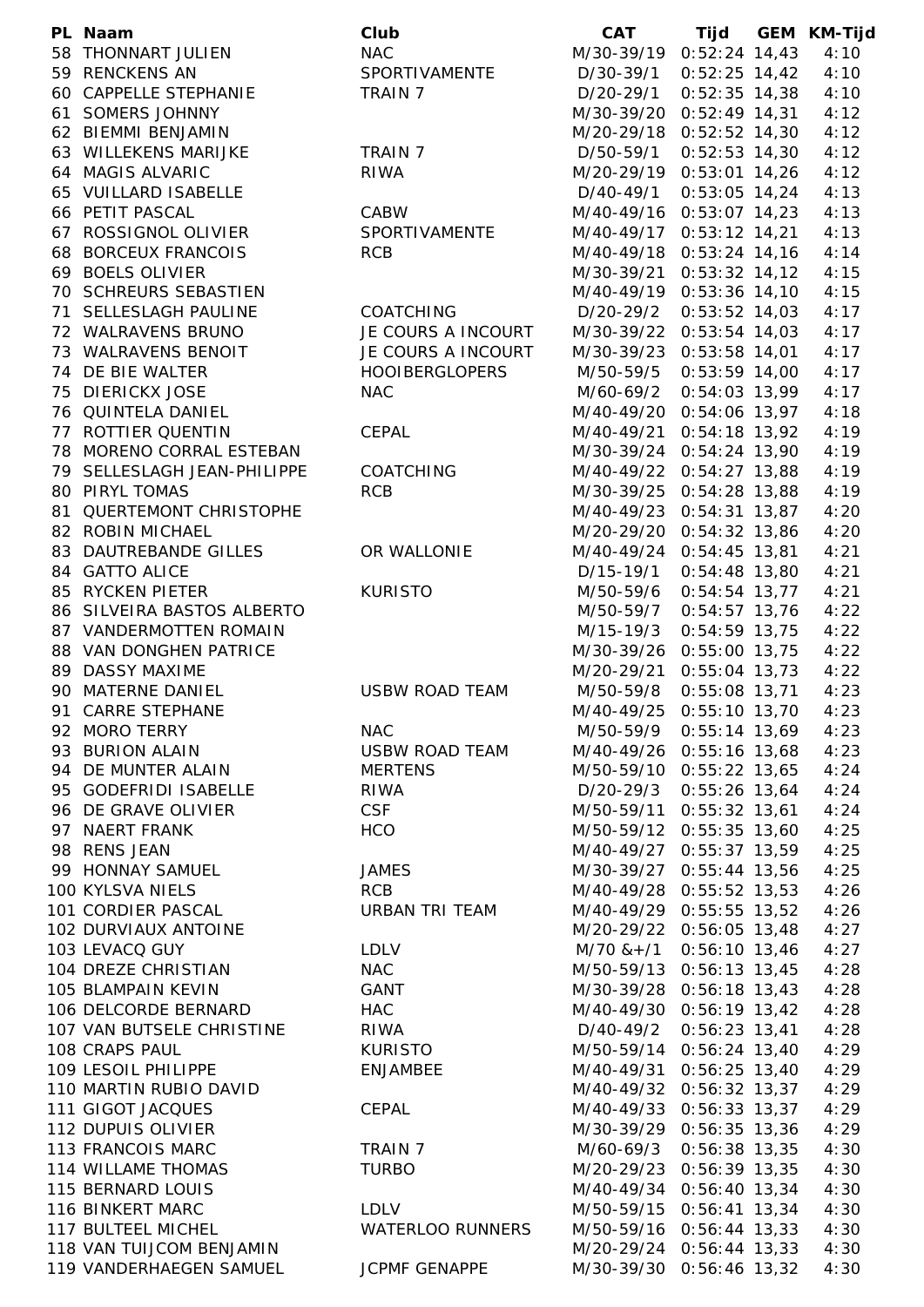| PL Naam                       | Club                  | <b>CAT</b>                |                 | Tijd GEM KM-Tijd |
|-------------------------------|-----------------------|---------------------------|-----------------|------------------|
| 120 RAEVEN THEO               |                       | M/15-19/4 0:56:48 13,31   |                 | 4:30             |
| 121 PEETERS KAREN             | <b>DEMARSIN</b>       | $D/40-49/3$ 0:56:49 13,31 |                 | 4:31             |
| 122 BARATA HORACIO            | <b>KURISTO</b>        | M/50-59/17 0:56:51 13,30  |                 | 4:31             |
| 123 SURMAN WILL               |                       | M/30-39/31 0:56:53 13,29  |                 | 4:31             |
| 124 KAMP OLIVIER              | <b>MAGICOS</b>        | M/40-49/35 0:57:07 13,24  |                 | 4:32             |
| 125 VAUDOISEY PAUL            | <b>RCB</b>            | M/20-29/25 0:57:10 13,22  |                 | 4:32             |
| 126 POTIER FREDERIC           |                       | M/40-49/36 0:57:23 13,17  |                 | 4:33             |
| 127 HENRIETTE PHILIPPE        |                       | M/40-49/37 0:57:24 13,17  |                 | 4:33             |
| 128 DE BACKER ERWIN           |                       | M/50-59/18 0:57:26 13,16  |                 | 4:33             |
| 129 VAN ARENBERGH JOEL        | IRUN@WATERLOO         | M/40-49/38 0:57:27 13,16  |                 | 4:34             |
| 130 BALDARELLI FABIO          | <b>OTS</b>            | M/40-49/39 0:57:35 13,13  |                 | 4:34             |
| 131 VANDERPERREN CEDRIC       | USBW ROAD TEAM        | M/40-49/40 0:57:39 13,11  |                 | 4:35             |
| 132 PROTHERS JENNA            | <b>RCB</b>            | D/30-39/2 0:57:42 13,10   |                 | 4:35             |
| 133 VERGAUWE LUC              | <b>BOCCALIN</b>       | M/40-49/41 0:57:42 13,10  |                 | 4:35             |
| 134 CASTIAUX JOSE             | VALLEE H              | M/60-69/4 0:57:45 13,09   |                 | 4:35             |
| 135 SCHELKENS PATRICK         | RIAAC                 | M/50-59/19 0:57:49 13,08  |                 | 4:35             |
| 136 JOUSTEN RALPH             | WATERLOO RUNNERS      | M/40-49/42 0:57:51 13,07  |                 | 4:35             |
| 137 CHAMPAGNE JEAN-CHRISTOPHE | JE COURS A INCOURT    | M/30-39/32 0:57:53 13,06  |                 | 4:36             |
| 138 DE SCHAETZEN CEDRIC       | <b>RCB</b>            | M/50-59/20 0:57:54 13,06  |                 | 4:36             |
| 139 VAN EYKEN EDDY            | <b>FURALOPE</b>       | M/50-59/21 0:57:56 13,05  |                 | 4:36             |
| 140 BELANGE LAURENT           | <b>ANTILOB</b>        | M/40-49/43 0:57:59 13,04  |                 | 4:36             |
| 141 DE CREMER THIERRY         |                       | M/30-39/33 0:58:02 13,03  |                 | 4:36             |
| 142 DE MOOY JOHAN             | <b>RCB</b>            | M/30-39/34 0:58:08 13,00  |                 | 4:37             |
| 143 ELENS QUENTIN             |                       | M/30-39/35 0:58:08 13,00  |                 | 4:37             |
| 144 WERTZ NICOLAS             |                       | M/30-39/36 0:58:09 13,00  |                 | 4:37             |
| 145 PADOVANO QUENTIN          | CEPAL                 | M/30-39/37 0:58:10 13,00  |                 | 4:37             |
| 146 LURDONNIER LAURENT        |                       | M/20-29/26 0:58:11 12,99  |                 | 4:37             |
| 147 GILLARD PATRICE           |                       | M/40-49/44 0:58:12 12,99  |                 | 4:37             |
| 148 VANHOLZAETS PASCAL        | <b>BOCCALIN</b>       | M/40-49/45 0:58:14 12,98  |                 | 4:37             |
| 149 HERMANGE CLAIRE           |                       | D/30-39/3 0:58:14 12,98   |                 | 4:37             |
| 150 LALLEMAND THIERRY         |                       | M/30-39/38 0:58:16 12,97  |                 | 4:37             |
| 151 PIGNON FREDERIC           |                       | M/30-39/39 0:58:21 12,96  |                 | 4:38             |
| 152 GODFROID LUCIE            | <b>USBW ROAD TEAM</b> | D/20-29/4 0:58:22 12,95   |                 | 4:38             |
| 153 DEBLANDER BRUNO           | <b>USBW ROAD TEAM</b> | M/50-59/22 0:58:23 12,95  |                 | 4:38             |
| 154 HOUBEN RAPHAEL            | USBW ROAD TEAM        | M/40-49/46 0:58:24 12,95  |                 | 4:38             |
| 155 VANDENHOUWEELE PASCAL     | <b>RCBT</b>           | M/40-49/47 0:58:26 12,94  |                 | 4:38             |
| 156 BURNOTTE ALEXANDRE        |                       | M/30-39/40 0:58:28 12,93  |                 | 4:38             |
| <b>157 LAMOTTE PIERRE</b>     |                       | M/50-59/23 0:58:36 12,90  |                 | 4:39             |
| 158 HOLOFFE DIDIER            |                       | M/50-59/24 0:58:38 12,89  |                 | 4:39             |
| 159 LALLEMAND LUC             | CEPAL                 | M/50-59/25 0:58:39 12,89  |                 | 4:39             |
| <b>160 ROUYET YVES</b>        | <b>RCB</b>            | M/40-49/48 0:58:41 12,88  |                 | 4:39             |
| 161 BOOTSMA DOMINIQUE         |                       | M/40-49/49 0:58:42 12,88  |                 | 4:40             |
| 162 VAN DEN BROECK HERMAN     | <b>FURALOPE</b>       | M/40-49/50 0:58:43 12,88  |                 | 4:40             |
| 163 GIGANTELLI SEBASTIEN      | USBW ROAD TEAM        | M/30-39/41 0:58:46 12,86  |                 | 4:40             |
| 164 MELARDY NOEL              |                       | M/50-59/26 0:58:47 12,86  |                 | 4:40             |
| 165 DESCHUTTER BRUNO          |                       | M/40-49/51 0:58:49 12,85  |                 | 4:40             |
| 166 MORAY MARC                | <b>SPVI</b>           | M/50-59/27 0:58:51 12,85  |                 | 4:40             |
| 167 EVRARD MARC               | <b>RCB</b>            | M/40-49/52 0:58:54 12,84  |                 | 4:40             |
| 168 SARRAZIN SEBASTIEN        | TEAMCROISE            | M/30-39/42 0:58:59 12,82  |                 | 4:41             |
| 169 VANDENTIMPEL MATHIEU      |                       | M/15-19/5 0:58:59 12,82   |                 | 4:41             |
| <b>170 GOETHALS EMMANUE</b>   |                       | M/20-29/27 0:59:00 12,81  |                 | 4:41             |
| 171 DEBROUX JULIEN            |                       | M/30-39/43 0:59:01 12,81  |                 | 4:41             |
| 172 DE VLEESCHOWER CHRISTOPHE |                       | M/40-49/53 0:59:02 12,81  |                 | 4:41             |
| 173 VROMMAN THIERRY           | SPT WAVRE             | M/50-59/28 0:59:04 12,80  |                 | 4:41             |
| 174 GEORGE CHRISTINE          | <b>SBT</b>            | D/40-49/4 0:59:04 12,80   |                 | 4:41             |
| 175 BEN AYAD MOHAMMED         | <b>KURISTO</b>        | M/50-59/29 0:59:05 12,80  |                 | 4:41             |
| 176 VAN LOO ROGER             | RAM                   | M/60-69/5                 | $0:59:06$ 12,79 | 4:41             |
| 177 LOVENIERS MARC            | <b>RCB</b>            | M/40-49/54 0:59:08 12,78  |                 | 4:42             |
| 178 COCHETEUX PHILIPPE        |                       | M/40-49/55 0:59:11 12,77  |                 | 4:42             |
| 179 COREMANS CYRIEL           | <b>ROBA</b>           | M/60-69/6 0:59:17 12,75   |                 | 4:42             |
| 180 BLAVOUTE NATHALIE         | USBW ROAD TEAM        | D/50-59/2 0:59:19 12,75   |                 | 4:42             |
| 181 LEROY ANTHONY             |                       | M/30-39/44 0:59:20 12,74  |                 | 4:43             |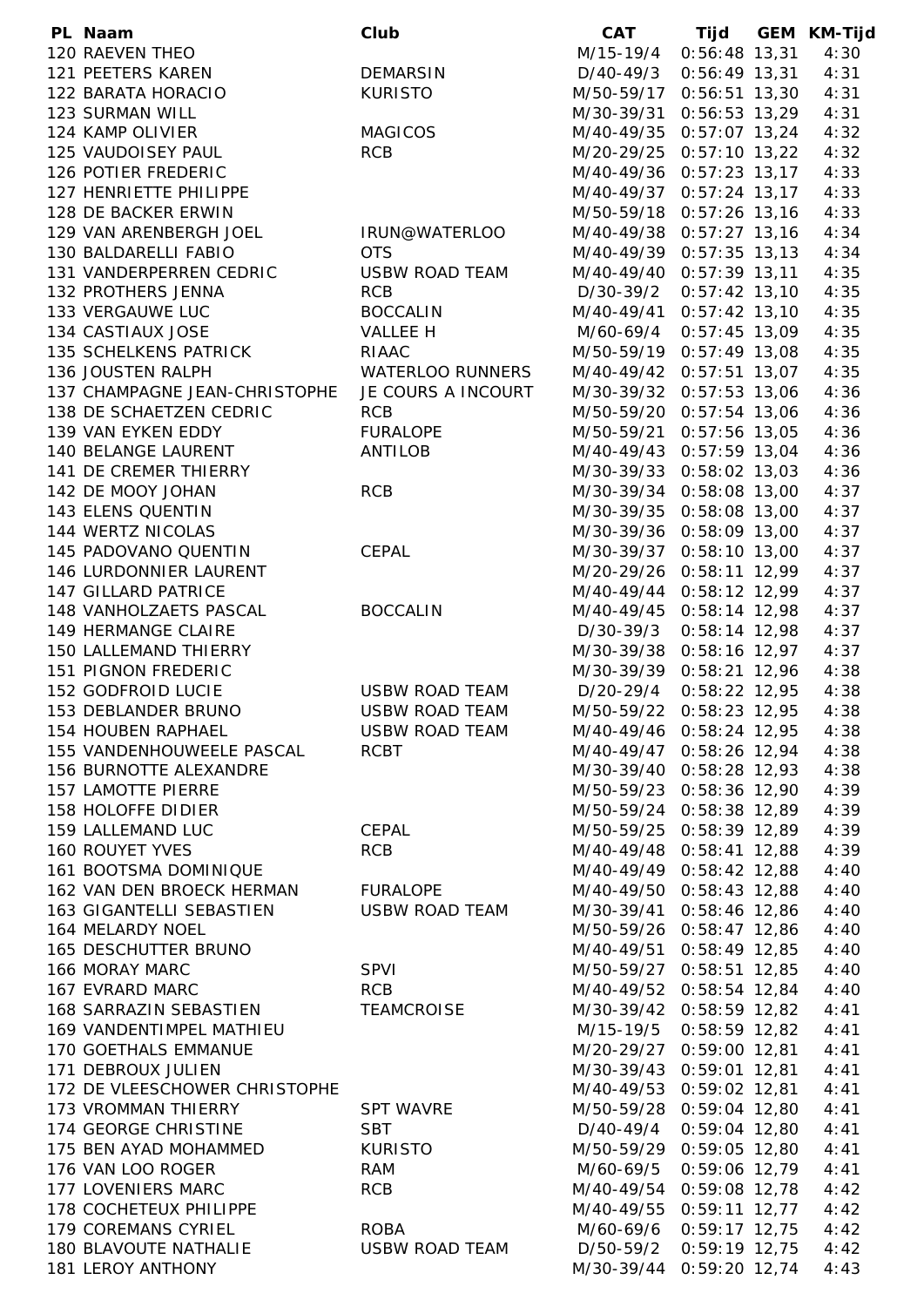| PL Naam                                   | Club                  | <b>CAT</b>               |                 | Tijd GEM KM-Tijd |
|-------------------------------------------|-----------------------|--------------------------|-----------------|------------------|
| 182 COPPOLA ANTONIO                       | <b>RCB</b>            | M/50-59/30 0:59:21 12,74 |                 | 4:43             |
| 183 HENRARD ETIENNE                       | <b>ACF</b>            | M/50-59/31 0:59:24 12,73 |                 | 4:43             |
| 184 DENEVE PIERRE                         | CEPAL                 | M/60-69/7 0:59:32 12,70  |                 | 4:43             |
| 185 VAN DER ELST MICHAEL                  |                       | M/40-49/56 0:59:37 12,68 |                 | 4:44             |
| 186 CALVI LUC                             | <b>RCB</b>            | M/60-69/8 0:59:38 12,68  |                 | 4:44             |
| 187 GEMAYEL ALAIN                         |                       | M/30-39/45 0:59:39 12,67 |                 | 4:44             |
| 188 DECLERCQ JOE                          | CEPAL                 | M/50-59/32 0:59:40 12,67 |                 | 4:44             |
| 189 LEBEAU MICHEL                         |                       | M/40-49/57 0:59:42 12,66 |                 | 4:44             |
| 190 THONNART MARTIN                       |                       | M/30-39/46 0:59:42 12,66 |                 | 4:44             |
| 191 LUYTS EMIEL                           | <b>JC VELTEM</b>      | M/50-59/33 0:59:43 12,66 |                 | 4:44             |
| 192 DURVIAUX SERGE                        | <b>RIWA</b>           | M/50-59/34 0:59:44 12,66 |                 | 4:44             |
| 193 DE BIOLLEY ROMARIC                    |                       | M/20-29/28 0:59:45 12,65 |                 | 4:45             |
| 194 PEETERS SEBASTIEN                     | JCPMF GENAPPE         | M/40-49/58 0:59:47 12,65 |                 | 4:45             |
| 195 BAIX CORINNE                          | CEPAL                 | D/30-39/4 0:59:47 12,65  |                 | 4:45             |
| 196 ROBINET BERNARD                       | <b>RCB</b>            | M/60-69/9 0:59:48 12,64  |                 | 4:45             |
| 197 MEIRA Y DURAN OCTAVIO                 |                       | M/50-59/35 0:59:50 12,64 |                 | 4:45             |
| 198 DEBELLE FREDERIC                      | <b>JOGGANS</b>        | M/40-49/59 0:59:50 12,64 |                 | 4:45             |
| 199 BOURQUIN LINDA                        | <b>NAC</b>            | D/50-59/3 0:59:51 12,63  |                 | 4:45             |
| 200 LELIEVRE THIERRY                      | <b>JOGGANS</b>        | M/40-49/60 0:59:52 12,63 |                 | 4:45             |
| 201 LETELLIER JEAN LUC                    |                       | M/50-59/36 0:59:54 12,62 |                 | 4:45             |
| 202 CAVALERI BALDO                        |                       | M/60-69/10 0:59:57 12,61 |                 | 4:45             |
| 203 COULON PIERRE                         |                       | M/40-49/61 1:00:00 12,60 |                 | 4:46             |
| 204 BARBIER YVES                          | <b>USBW ROAD TEAM</b> | M/50-59/37               | 1:00:01 12,60   | 4:46             |
| 205 VIGNY LAURENT                         |                       | M/50-59/38               | $1:00:03$ 12,59 | 4:46             |
| 206 ESCARMELLE JOHANN                     | <b>JAMES</b>          | M/40-49/62 1:00:11 12,56 |                 | 4:47             |
| 207 JOACHIM NICOLAS                       |                       | M/40-49/63 1:00:14 12,55 |                 | 4:47             |
| 208 CALDERS RUDY                          |                       | M/50-59/39 1:00:18 12,54 |                 | 4:47             |
| 209 ALBERT MICHEL                         | <b>RC NAMUR</b>       | M/50-59/40 1:00:20 12,53 |                 | 4:47             |
| 210 GYSENS PHILIPPE                       | CABW                  | M/30-39/47               | $1:00:21$ 12,53 | 4:47             |
| 211 SOSMAN EDDY                           |                       | M/50-59/41               | $1:00:22$ 12,52 | 4:47             |
| 212 BLEUS XAVIER                          | <b>KURISTO</b>        | M/30-39/48 1:00:24 12,52 |                 | 4:48             |
| 213 DEFALQUE ALBAN                        | ANTILOB               | M/40-49/64 1:00:27 12,51 |                 | 4:48             |
| 214 VERBOOMEN JEAN-LOUIS                  | <b>USBW ROAD TEAM</b> | M/50-59/42 1:00:29 12,50 |                 | 4:48             |
| 215 LAMBERT CHRISTOPHE                    | <b>NAC</b>            | M/40-49/65               | $1:00:32$ 12,49 | 4:48             |
| 216 SPILLEBEEN RODRIGUE                   |                       | M/20-29/29 1:00:32 12,49 |                 | 4:48             |
| 217 LOTTE AYRTON                          |                       | M/20-29/30 1:00:34 12,48 |                 | 4:48             |
| 218 WANSON PIERRE                         |                       | M/50-59/43 1:00:35 12,48 |                 | 4:48             |
| 219 VERLINDEN NADIA                       |                       | D/40-49/5                | $1:00:37$ 12,47 | 4:49             |
| 220 LIBERT DANIEL                         | ANTILOB               | M/50-59/44 1:00:45 12,44 |                 | 4:49             |
| 221 GENDEBIEN PHILIPPE                    |                       | M/30-39/49 1:00:48 12,43 |                 | 4:50             |
| 222 D ADDABBO ORONZO                      | <b>OTS</b>            | M/50-59/45 1:00:49 12,43 |                 | 4:50             |
| 223 PECHEUR SEBASTIEN                     |                       | M/30-39/50 1:00:56 12,41 |                 | 4:50             |
| 224 VAN PASSEL JAN                        | <b>DEMARSIN</b>       | M/40-49/66 1:00:56 12,41 |                 | 4:50             |
| 225 POT GERARD                            |                       | M/50-59/46               | $1:00:58$ 12,40 | 4:50             |
| 226 MIGEOTTE BENJAMIN                     |                       | M/30-39/51               | $1:01:05$ 12,38 | 4:51             |
| 227 LEBON DOMINIQUE                       | CEPAL                 | M/50-59/47               | $1:01:07$ 12,37 | 4:51             |
| 228 SPATH BEAT                            |                       | M/40-49/67 1:01:08 12,37 |                 | 4:51             |
| 229 DETRY GHYSLAIN                        |                       | M/20-29/31 1:01:10 12,36 |                 | 4:51             |
| 230 DE KEGHEL MARC                        | <b>USBW ROAD TEAM</b> | M/50-59/48 1:01:12 12,35 |                 | 4:51             |
| 231 DEPREZ LAURENT-XAVIER                 | <b>RCB</b>            | M/40-49/68 1:01:13 12,35 |                 | 4:52             |
| 232 DELHOVE FRANCOIS                      | <b>NAC</b>            | M/30-39/52 1:01:15 12,34 |                 | 4:52             |
| 233 GOSSEAU MARC                          |                       | M/50-59/49 1:01:17 12,34 |                 | 4:52             |
| 234 BRICHEUX BENJAMIN                     |                       | M/30-39/53 1:01:18 12,33 |                 | 4:52             |
| 235 DELFERIERE DIDIER                     |                       | M/40-49/69 1:01:19 12,33 |                 | 4:52             |
| 236 LEGAT VINCENT                         | <b>JAMES</b>          |                          |                 | 4:52             |
|                                           |                       | M/50-59/50 1:01:22 12,32 |                 |                  |
| 237 LEMOINE FRANCESCO<br>238 MICHEL ROBIN | <b>FCHA</b>           | M/40-49/70 1:01:26 12,31 |                 | 4:53             |
| 239 BAETENS DIDIER                        | <b>USBW ROAD TEAM</b> | M/15-19/6                | $1:01:29$ 12,30 | 4:53             |
|                                           |                       | M/40-49/71               | $1:01:32$ 12,29 | 4:53             |
| 240 GHYSELS FREDERIC                      |                       | M/30-39/54               | $1:01:33$ 12,28 | 4:53             |
| 241 REINARZ RAPHAEL                       |                       | M/30-39/55 1:01:38 12,27 |                 | 4:53             |
| 242 MENU ERIC                             |                       | M/50-59/51 1:01:40 12,26 |                 | 4:54             |
| 243 GRANDELET PHILIPPE                    |                       | M/40-49/72 1:01:41 12,26 |                 | 4:54             |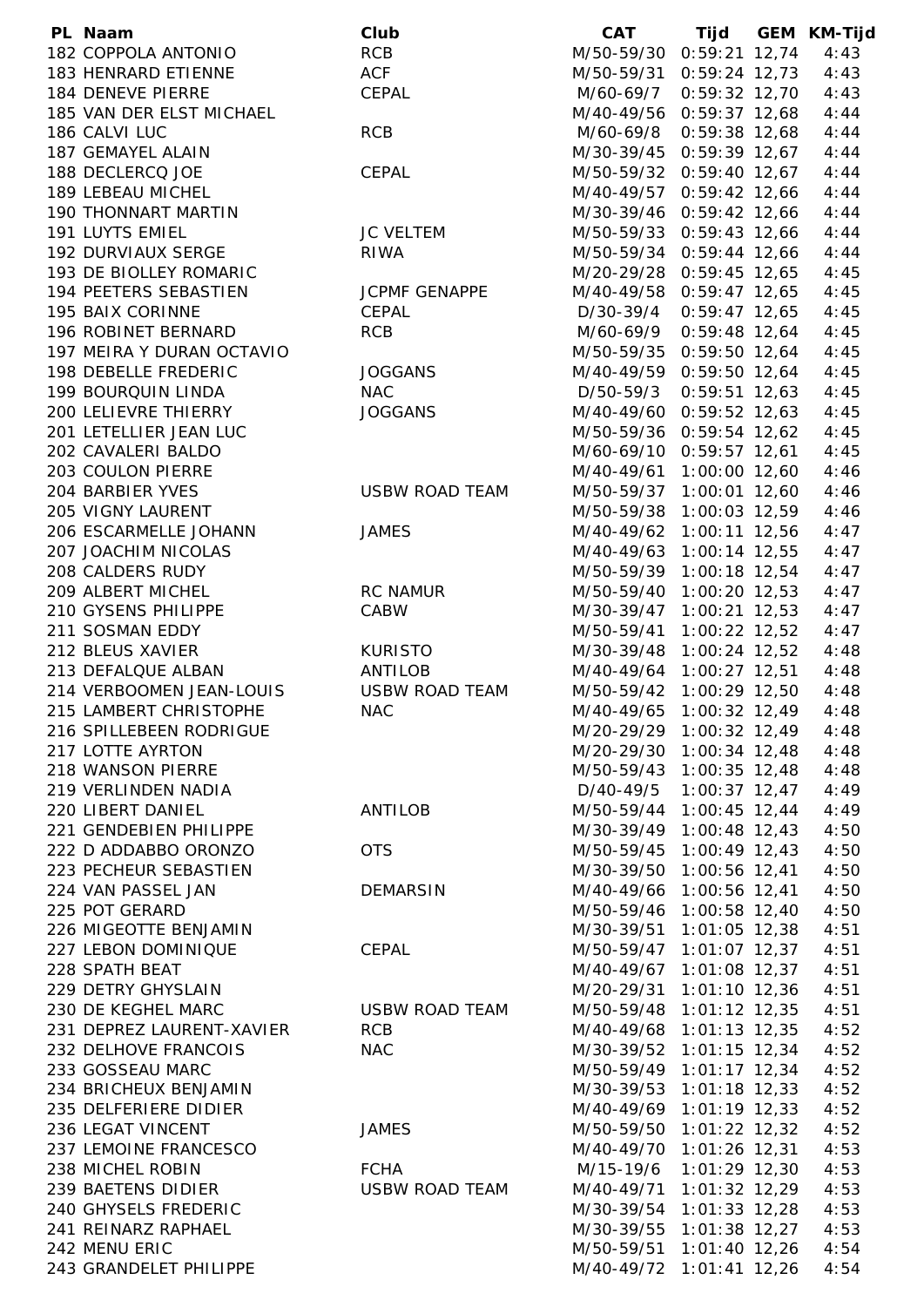| PL Naam                     | Club                    | <b>CAT</b>               |                 | Tijd GEM KM-Tijd |
|-----------------------------|-------------------------|--------------------------|-----------------|------------------|
| 244 GOOSSENS MAXIME         | JE COURS A INCOURT      | M/20-29/32 1:01:42 12,25 |                 | 4:54             |
| 245 MATTART DENIS           | JE COURS A INCOURT      | M/20-29/33 1:01:44 12,25 |                 | 4:54             |
| 246 GAUDIN FREDERIC         | <b>JOG GAST</b>         | M/40-49/73 1:01:49 12,23 |                 | 4:54             |
| 247 KUYPERS EDDY            | <b>JAMES</b>            | M/60-69/11 1:01:51 12,22 |                 | 4:55             |
| 248 DE WACHTER CEDRIC       | IRUN@WATERLOO           | M/15-19/7                | $1:01:52$ 12,22 | 4:55             |
| 249 DEVOS RENE              | JE COURS A INCOURT      | M/50-59/52 1:01:55 12,21 |                 | 4:55             |
| 250 DECAMP XAVIER           |                         | M/20-29/34 1:01:56 12,21 |                 | 4:55             |
| 251 MERCATORIS BENOIT       | <b>JCPMFBRAINE</b>      | M/30-39/56               | $1:01:58$ 12,20 | 4:55             |
| 252 ROOS JOEL               |                         | M/40-49/74               | $1:02:02$ 12,19 | 4:55             |
| 253 GIROULLE LIONEL         |                         | M/30-39/57               | $1:02:09$ 12,16 | 4:56             |
| 254 PIRSON FLORENCE         | <b>RIWA</b>             | D/40-49/6                | $1:02:10$ 12,16 | 4:56             |
| 255 VAN OVEREEM MATHIEU     |                         | M/20-29/35 1:02:16 12,14 |                 | 4:57             |
| 256 CHAMPLUVIER BENOIT      | <b>RIWA</b>             | M/50-59/53 1:02:20 12,13 |                 | 4:57             |
| 257 VAN EERDEWEGH ANDRE     | <b>VALLEE H</b>         | M/60-69/12 1:02:22 12,12 |                 | 4:57             |
| 258 ZAOUDI SAID             | RUNNINGTEAM11           | M/50-59/54               | $1:02:24$ 12,12 | 4:57             |
| 259 LAMOTTE JONATHAN        | USBW ROAD TEAM          | M/30-39/58               | $1:02:28$ 12,10 | 4:57             |
| 260 DENIS OLIVIER           | USBW ROAD TEAM          | M/50-59/55 1:02:28 12,10 |                 | 4:57             |
| 261 ELENS LAURE             | JE COURS A INCOURT      | D/30-39/5                | $1:02:31$ 12,09 | 4:58             |
| 262 ANSCOT LAURENT          |                         | M/30-39/59 1:02:32 12,09 |                 | 4:58             |
| 263 DAVIS TAGGART           | BRUSSELSBLUEMOONH3      | M/30-39/60 1:02:34 12,08 |                 | 4:58             |
| 264 ANDRE OLIVIER           |                         | M/50-59/56               | $1:02:35$ 12,08 | 4:58             |
| 265 LESNE DIDIER            | <b>LDLV</b>             | M/50-59/57               | $1:02:36$ 12,08 | 4:58             |
| 266 CHABEAU EMMANUEL        |                         | M/40-49/75               | $1:02:37$ 12,07 | 4:58             |
| 267 MARCHAND ETIENNE        | <b>RCB</b>              | $M/70$ & + $/2$          | $1:02:38$ 12,07 | 4:58             |
| 268 DERU SEBASTIEN          |                         | M/20-29/36 1:02:39 12,07 |                 | 4:58             |
| 269 VERBAERE PASCAL         | <b>KURISTO</b>          | M/50-59/58 1:02:41 12,06 |                 | 4:58             |
| 270 MICHAUX FRANCOIS        |                         | M/40-49/76 1:02:43 12,05 |                 | 4:59             |
| 271 HENRARD LAURENT         | <b>RTBF</b>             | M/30-39/61               | $1:02:44$ 12,05 | 4:59             |
| 272 DE QUATREBARBES BERNARD |                         | M/20-29/37               | $1:02:45$ 12,05 | 4:59             |
| 273 MICHEL ROLAND           | <b>JCPMFRAMILLIES</b>   | M/30-39/62               | $1:02:49$ 12,04 | 4:59             |
| 274 SCOUPPE GERY            | <b>TTB</b>              | M/50-59/59 1:02:50 12,03 |                 | 4:59             |
| 275 VEREECKEN FRANCK        |                         | M/40-49/77 1:02:52 12,03 |                 | 4:59             |
| 276 MICHIELS ERIC           | <b>FORREST RUN</b>      | M/40-49/78 1:02:53 12,02 |                 | 4:59             |
| 277 LECLERC ROMAIN          | <b>RIWA</b>             | M/40-49/79               | 1:02:54 12,02   | 5:00             |
| 278 TIMMERMANS MARC         | <b>NATO</b>             | M/50-59/60 1:02:56 12,01 |                 | 5:00             |
| 279 FEYS JEAN-LOUIS         | FURALOPE                | M/50-59/61               | $1:02:58$ 12,01 | 5:00             |
| 280 DE SMET BERNADETTE      | <b>USBW ROAD TEAM</b>   | D/50-59/4                | 1:03:02 11,99   | 5:00             |
| 281 RYAHI RACHIDA           |                         | D/40-49/7                | 1:03:04 11,99   | 5:00             |
| 282 DUBOIS LESLIE           |                         | D/30-39/6                | 1:03:07 11,98   | 5:01             |
| 283 SOETE JEREMY            |                         | M/30-39/63 1:03:12 11,96 |                 | 5:01             |
| 284 MINNE PATRICE           | <b>JCPMF GENAPPE</b>    | M/40-49/80               | $1:03:13$ 11,96 | 5:01             |
| 285 COLMANT OLIVIER         | JE COURS A INCOURT      | M/50-59/62               | $1:03:16$ 11,95 | 5:01             |
| 286 EQUINET FREDERIC        |                         | M/40-49/81               | $1:03:23$ 11,93 | 5:02             |
| 287 ALLEMEERSCH BENOIT      |                         | M/30-39/64               | $1:03:23$ 11,93 | 5:02             |
| 288 KUSSENEERS LUC          |                         | M/50-59/63               | $1:03:25$ 11,92 | 5:02             |
| 289 GOOVAERTS LOUIS JULIEN  |                         | M/20-29/38               | 1:03:30 11,91   | 5:02             |
| 290 SEMOULIN DENIS          |                         | M/40-49/82 1:03:33 11,90 |                 | 5:03             |
| 291 GEORGES CELINE          | <b>JC RHODIEN</b>       | D/30-39/7                | 1:03:34 11,89   | 5:03             |
| 292 DEWULF GUILLAUME        |                         | M/30-39/65 1:03:45 11,86 |                 | 5:04             |
| 293 DUONG SUNG PATRICIA     | <b>WATERLOO RUNNERS</b> | D/40-49/8                | $1:03:47$ 11,85 | 5:04             |
| 294 DANDOY DANIEL           | IRUN@WATERLOO           | M/50-59/64               | 1:03:49 11,85   | 5:04             |
| 295 HARDMAN WILLY           |                         | M/50-59/65               | $1:03:53$ 11,83 | 5:04             |
| 296 COULONVAUX SOPHIE       | <b>JCPMF GENAPPE</b>    | D/40-49/9                | $1:03:55$ 11,83 | 5:04             |
| 297 STILMANT DENIS          | <b>NAC</b>              | M/50-59/66               | $1:03:57$ 11,82 | 5:05             |
| 298 MARTINAGE GAUTTHIER     | <b>RCB</b>              | M/40-49/83 1:04:01 11,81 |                 | 5:05             |
| 299 FONTEYN LAURENT         |                         | D/30-39/8                | $1:04:03$ 11,80 | 5:05             |
| 300 JAROUD SAID             |                         | M/40-49/84               | $1:04:04$ 11,80 | 5:05             |
| 301 WALRAVENS MARK          | <b>FURALOPE</b>         | M/30-39/66               | $1:04:11$ 11,78 | 5:06             |
| 302 BYTHELL WILLIAM         |                         | M/60-69/13               | $1:04:12$ 11,78 | 5:06             |
| <b>303 LAURENT YVES</b>     |                         | M/40-49/85 1:04:13 11,77 |                 | 5:06             |
| 304 LOUIS SEBASTIEN         |                         | M/20-29/39 1:04:16 11,76 |                 | 5:06             |
| 305 BODART JEAN CHARLES     |                         | M/20-29/40 1:04:17 11,76 |                 | 5:06             |
|                             |                         |                          |                 |                  |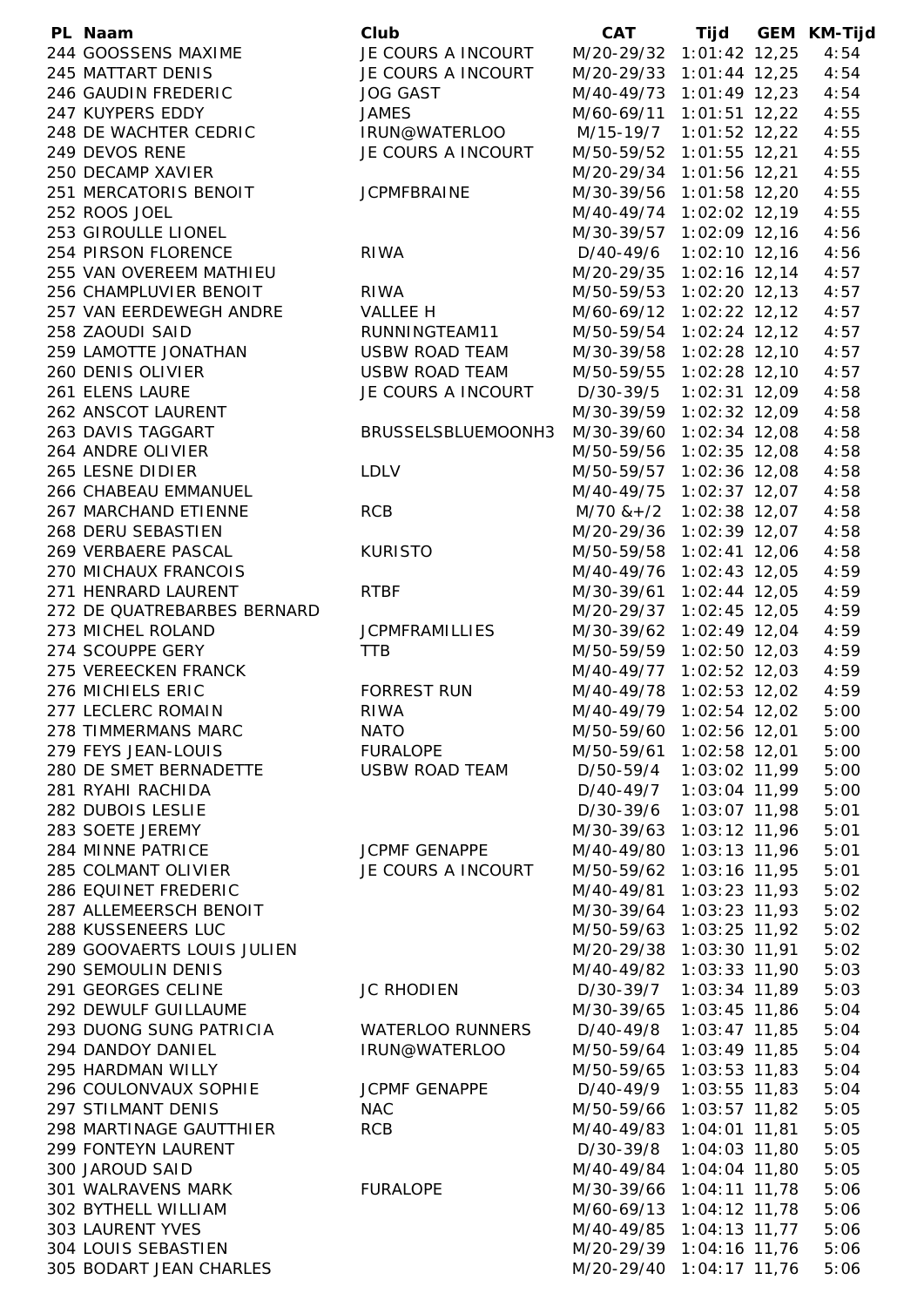| PL Naam                      | Club                     | <b>CAT</b>               |                 | Tijd GEM KM-Tijd |
|------------------------------|--------------------------|--------------------------|-----------------|------------------|
| 306 COPPENS PIERRE           |                          | M/60-69/14 1:04:19 11,75 |                 | 5:06             |
| 307 SCOUPPE ALAIN            | <b>USBW ROAD TEAM</b>    | M/60-69/15 1:04:20 11,75 |                 | 5:06             |
| 308 ABRAS JEROME             |                          | M/20-29/41 1:04:22 11,75 |                 | 5:07             |
| 309 DECHEF CEDRIC            |                          | M/40-49/86 1:04:23 11,74 |                 | 5:07             |
| 310 PETERS JEAN LOUIS        | <b>LDLV</b>              | M/50-59/67               | $1:04:24$ 11,74 | 5:07             |
| 311 RANDALL CHRISTOPHER      | RUN4VILLERS              | M/50-59/68               | $1:04:25$ 11,74 | 5:07             |
| 312 VANDEN EYNDE BENOIT      |                          | M/30-39/67               | $1:04:30$ 11,72 | 5:07             |
| 313 CLAUDE JULIEN            | <b>JAMES</b>             | M/30-39/68               | $1:04:30$ 11,72 | 5:07             |
| 314 NEEFS BERT               | <b>HWJ HOEGARDEN</b>     | M/50-59/69               | $1:04:34$ 11,71 | 5:07             |
| 315 VAN POUCKE JOSE          | <b>IND</b>               | M/50-59/70 1:04:36 11,70 |                 | 5:08             |
| 316 MEYKENS CHRISTOPHE       | <b>GSKFUNCLUB</b>        | M/40-49/87 1:04:38 11,70 |                 | 5:08             |
| 317 GEORGES SYLVAIN          |                          | M/30-39/69 1:04:40 11,69 |                 | 5:08             |
| 318 ANSAY JULIEN             |                          | M/30-39/70 1:04:50 11,66 |                 | 5:09             |
| 319 LUYCKX JOKE              | <b>HOOIBERGLOPERS</b>    | D/50-59/5                | 1:04:56 11,64   | 5:09             |
| 320 ATSOU STEPHAN            |                          | M/40-49/88               | 1:04:56 11,64   | 5:09             |
| 321 HOSSELET ALEXANDRE       |                          | M/40-49/89               | 1:05:00 11,63   | 5:10             |
| 322 COMBLE NATHALIE          | <b>USBW ROAD TEAM</b>    | D/40-49/10 1:05:05 11,62 |                 | 5:10             |
| 323 TARTARIN GREGORY         |                          | M/30-39/71 1:05:08 11,61 |                 | 5:10             |
| 324 HASSAN GABRIELA          |                          | D/40-49/11               | 1:05:08 11,61   | 5:10             |
| 325 WATTIER JEREMY           |                          | M/30-39/72               | 1:05:14 11,59   | 5:11             |
| 326 VAN POPPEL THIERRY       |                          |                          | $1:05:18$ 11,58 | 5:11             |
| 327 BINGEN QUENTIN           |                          | M/40-49/90               |                 | 5:11             |
|                              |                          | M/20-29/42               | 1:05:20 11,57   |                  |
| 328 RADDOUX HUGO             | HWJ HOEGARDEN            | M/60-69/16 1:05:22 11,57 |                 | 5:11             |
| 329 WAUTHIER SOPHIE          |                          | D/30-39/9                | $1:05:26$ 11,55 | 5:12             |
| 330 DE GOIGNIES KAREL        | <b>KNOET</b>             | $M/70$ & + /3            | $1:05:26$ 11,55 | 5:12             |
| 331 MOUCHARD JEAN CHRISTOPHE |                          | M/40-49/91               | $1:05:27$ 11,55 | 5:12             |
| 332 HEYMANS JEAN- PHILIPPE   |                          | M/50-59/71               | 1:05:32 11,54   | 5:12             |
| 333 MAMMERICKX FRANCIS       | <b>KURISTO</b>           | M/60-69/17               | $1:05:35$ 11,53 | 5:12             |
| 334 DELETTER AN              | <b>FURALOPE</b>          | D/40-49/12               | $1:05:36$ 11,52 | 5:12             |
| 335 SLIMANI KARIM            |                          | M/20-29/43               | 1:05:38 11,52   | 5:13             |
| 336 WANIN JOHAN              | <b>KURISTO</b>           | M/30-39/73 1:05:40 11,51 |                 | 5:13             |
| 337 GHISLAIN NICOLAS         |                          | M/30-39/74 1:05:42 11,51 |                 | 5:13             |
| 338 VANPARYS PIERRE          | <b>JAMES</b>             | M/20-29/44 1:05:43 11,50 |                 | 5:13             |
| 339 BASTOGNE MAXIME          |                          | M/20-29/45               | 1:05:45 11,50   | 5:13             |
| 340 MASSART GREGOIRE         |                          | M/15-19/8 1:05:50 11,48  |                 | 5:13             |
| 341 VANCUTSEM BENOIT         |                          | M/40-49/92 1:05:51 11,48 |                 | 5:14             |
| 342 THYSSEN DIDRILLE         |                          | M/50-59/72 1:05:54 11,47 |                 | 5:14             |
| 343 OPALFVENS SOPHIE         | USBW ROAD TEAM           | D/40-49/13 1:05:58 11,46 |                 | 5:14             |
| 344 VANDEVENNE PATRICK       | <b>USBW ROAD TEAM</b>    | M/50-59/73 1:05:59 11,46 |                 | 5:14             |
| 345 CHARLES MARC             |                          | M/50-59/74               | 1:06:00 11,45   | 5:14             |
| 346 KEYAERTS GIL             |                          | M/30-39/75               | 1:06:01 11,45   | 5:14             |
| 347 LATERRE EMMANUELLE       | <b>KURISTO</b>           | D/50-59/6                | $1:06:02$ 11,45 | 5:14             |
| 348 HOLOFFE THIERRY          | <b>EURUPEAN FIITNESS</b> | M/50-59/75               | $1:06:04$ 11,44 | 5:15             |
| 349 CAPELLE TANGUY           |                          | M/40-49/93               | $1:06:04$ 11,44 | 5:15             |
| 350 WELLENS GUIDO            | <b>SPVI</b>              | M/60-69/18               | 1:06:06 11,44   | 5:15             |
| 351 APPELMANS STEPHANE       | <b>CSF</b>               | M/40-49/94               | 1:06:06 11,44   | 5:15             |
| 352 MARCQ KARL               | <b>USBW ROAD TEAM</b>    | M/50-59/76               | 1:06:08 11,43   | 5:15             |
| 353 VERVLOESEM XAVIER        |                          | M/50-59/77 1:06:12 11,42 |                 | 5:15             |
| 354 DRUART FANNY             | <b>RIWA</b>              | D/20-29/5                | $1:06:15$ 11,41 | 5:15             |
| 355 DECADT ISABELLE          | <b>RIWA</b>              | D/30-39/10               | 1:06:16 11,41   | 5:16             |
| 356 BENTEBROUCHE KARIM       |                          | M/30-39/76               | 1:06:18 11,40   | 5:16             |
| 357 STILLEMANS GEORGES       |                          | M/50-59/78 1:06:33 11,36 |                 | 5:17             |
| 358 VERDY MARIE CATHERINE    |                          | D/30-39/11               | $1:06:37$ 11,35 | 5:17             |
| 359 VERGNET HELENE           | <b>RCB</b>               | D/30-39/12 1:06:38 11,35 |                 | 5:17             |
| 360 JACQUES MYRIAM           | CEPAL                    | D/50-59/7                | $1:06:39$ 11,34 | 5:17             |
| 361 FORNASARI STEPHAN        |                          | M/40-49/95               | $1:06:40$ 11,34 | 5:17             |
| 362 CIARMOLI JOSEPH          | <b>JAMES</b>             | M/50-59/79               | $1:06:42$ 11,33 | 5:18             |
| 363 MOENS FREDERIC           |                          | M/30-39/77               | $1:06:42$ 11,33 | 5:18             |
| 364 CSEHO ANDRAS             |                          | M/50-59/80               | $1:06:43$ 11,33 | 5:18             |
| 365 DE WEIRDT JULIE          | <b>USBW ROAD TEAM</b>    | D/30-39/13 1:06:50 11,31 |                 | 5:18             |
| 366 NIBELLE SEBASTIEN        |                          | M/30-39/78 1:06:52 11,31 |                 | 5:18             |
| 367 LAMBOT STEPHANIE         | <b>USBW ROAD TEAM</b>    | D/30-39/14 1:06:58 11,29 |                 | 5:19             |
|                              |                          |                          |                 |                  |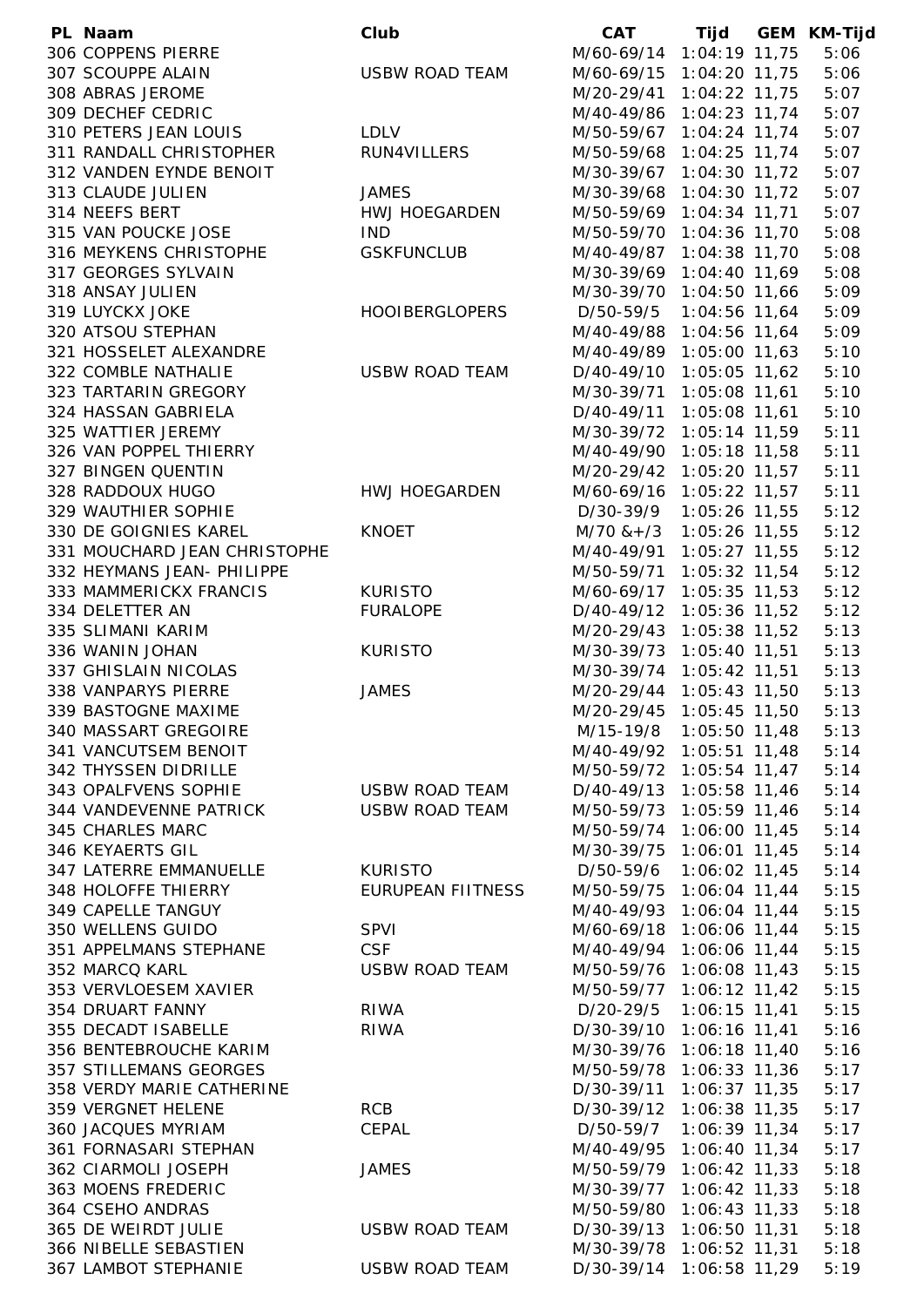| PL Naam                     | Club                  | <b>CAT</b>                  |                 | Tijd GEM KM-Tijd |
|-----------------------------|-----------------------|-----------------------------|-----------------|------------------|
| 368 VANDERMOTTEN LAURENT    |                       | M/40-49/96 1:07:00 11,28    |                 | 5:19             |
| 369 FACHERATO ANTOINE       |                       | M/15-19/9                   | $1:07:01$ 11,28 | 5:19             |
| 370 VERBEEK JEAN-LUC        |                       | M/60-69/19 1:07:02 11,28    |                 | 5:19             |
| 371 MURHUBUBA BIJOU         | <b>JAMES</b>          | D/30-39/15 1:07:03 11,28    |                 | 5:19             |
| 372 BLIVET ERIC             |                       | M/40-49/97 1:07:04 11,27    |                 | 5:19             |
| 373 DE LONGUEVILLE PHILIPPE | <b>NAC</b>            | M/50-59/81 1:07:06 11,27    |                 | 5:20             |
| 374 HOUBART AGNES           | RONVAU                | D/40-49/14 1:07:08 11,26    |                 | 5:20             |
| 375 SOMMEREYNS PHILIPPE     | <b>RONVAU</b>         | M/40-49/98 1:07:09 11,26    |                 | 5:20             |
| 376 CARDUN LAURENT          |                       | M/40-49/99 1:07:11 11,25    |                 | 5:20             |
| 377 DEVENTER JULIEN         |                       | M/30-39/79 1:07:11 11,25    |                 | 5:20             |
| 378 BASTIEN PHILIPPE        | <b>RCB</b>            | M/60-69/20 1:07:13 11,25    |                 | 5:20             |
| 379 FAMULARO FREDERIC       | <b>RIWA</b>           | M/30-39/80 1:07:23 11,22    |                 | 5:21             |
| 380 ZERGHE PIERRE           | <b>NAC</b>            | M/40-49/100 1:07:27 11,21   |                 | 5:21             |
| 381 FRANCOIS JULIEN         |                       | M/30-39/81 1:07:32 11,19    |                 | 5:22             |
| 382 LONDES DIDIER           | IRUN@WATERLOO         | M/40-49/101 1:07:33 11,19   |                 | 5:22             |
| 383 COX FREDERIQUE          | <b>RCB</b>            | D/30-39/16 1:07:33 11,19    |                 | 5:22             |
| 384 JACOB DAVID             |                       | M/30-39/82 1:07:36 11,18    |                 | 5:22             |
| 385 VANDEBORNE MICHAEL      |                       | M/30-39/83 1:07:38 11,18    |                 | 5:22             |
| 386 VANFLETEREN VIRGINIE    | <b>NAC</b>            | D/30-39/17 1:07:40 11,17    |                 | 5:22             |
| 387 NOTEZ NATHALIE          | <b>NAC</b>            | D/40-49/15 1:07:40 11,17    |                 | 5:22             |
| 388 FERIER REMY             |                       | M/20-29/46 1:07:42 11,17    |                 | 5:22             |
| 389 FINE PAUL               | <b>RCB</b>            | M/60-69/21 1:07:43 11,16    |                 | 5:22             |
| 390 WILMET CHRISTOPHE       |                       | M/20-29/47 1:07:44 11,16    |                 | 5:23             |
| 391 LEBEAU MARIANNE         | <b>USBW ROAD TEAM</b> | D/50-59/8                   | $1:07:46$ 11,16 | 5:23             |
| 392 LECURIEUX BELFOND SUSAN | USBW ROAD TEAM        | D/30-39/18 1:07:46 11,16    |                 | 5:23             |
| 393 ALEXANDRE FRANCOISE     | <b>USBW ROAD TEAM</b> | $D/60$ & +/1                | $1:07:47$ 11,15 | 5:23             |
| 394 DESCHUYTENEER GENEVIEVE |                       | D/30-39/19 1:07:48 11,15    |                 | 5:23             |
| 395 LIEVENS JEAN-LOUIS      |                       | M/30-39/84 1:07:50 11,14    |                 | 5:23             |
| 396 RONSMANS ALAIN          | RUNNING GREZ          | M/40-49/102 1:07:51 11,14   |                 | 5:23             |
| 397 DELFORGE CELINE         | <b>RCB</b>            | D/40-49/16 1:07:52 11,14    |                 | 5:23             |
| 398 VANWYNSBERGHE BERRNARD  | <b>JAMES</b>          | M/50-59/82 1:07:52 11,14    |                 | 5:23             |
| 399 BLERO DANIEL            | <b>JAMES</b>          | M/40-49/103 1:07:53 11,14   |                 | 5:23             |
| 400 ROUSSEAUX ALEXANDRE     |                       | M/20-29/48 1:07:54 11,13    |                 | 5:23             |
| <b>401 HAUGE LINDA</b>      |                       | D/40-49/17 1:07:55 11,13    |                 | 5:23             |
| 402 HAUGE NILS              |                       | M/40-49/104 1:07:57 11,13   |                 | 5:24             |
| 403 SANGLIER GERARD         | <b>ESM</b>            | M/60-69/22 1:07:57 11,13    |                 | 5:24             |
| <b>404 COLASSE DIDIER</b>   |                       | M/40-49/105 1:07:58 11,12   |                 | 5:24             |
| 405 POLUS OLIVIER           |                       | M/30-39/85 1:08:00 11,12    |                 | 5:24             |
| 406 MORALES JUAN            |                       | M/40-49/106 1:08:01 11,11   |                 | 5:24             |
| 407 GONZALEZ DANIEL         |                       | M/40-49/107 1:08:03 11,11   |                 | 5:24             |
| 408 SPARAVIER GREGORY       |                       | M/20-29/49 1:08:07 11,10    |                 | 5:24             |
| 409 POLOME ALAIN            |                       | M/50-59/83 1:08:08 11,10    |                 | 5:24             |
| 410 LIEVENS BENJAMIN        |                       | M/30-39/86 1:08:12 11,09    |                 | 5:25             |
| 411 DE LANGE JOHAN          | <b>SPVI</b>           | M/40-49/108 1:08:15 11,08   |                 | 5:25             |
| 412 MAGOTTE OLIVIER         | <b>JAMES</b>          | M/40-49/109 1:08:17 11,07   |                 | 5:25             |
| 413 GAZON STEPHANE          |                       | M/30-39/87 1:08:20 11,06    |                 | 5:25             |
| 414 DETISTE VANESSA         |                       | D/30-39/20 1:08:28 11,04    |                 | 5:26             |
| 415 PERMENTIER BERTRAND     | <b>FLEU</b>           | M/40-49/110 1:08:28 11,04   |                 | 5:26             |
| 416 PAULUS FABIAN           | <b>ENJAMBEE</b>       | M/30-39/88 1:08:29 11,04    |                 | 5:26             |
| 417 GONZALEZ JOSE           | <b>KURISTO</b>        | M/70 & +/4 1:08:35 11,02    |                 | 5:27             |
| 418 ROSNER ANNE             | <b>NATO</b>           | D/50-59/9 1:08:39 11,01     |                 | 5:27             |
| 419 DUYCK NADINE            | <b>USBW ROAD TEAM</b> | D/50-59/10 1:08:41 11,01    |                 | 5:27             |
| 420 VANDE WEYER FREDERIC    |                       | M/40-49/111 1:08:42 11,00   |                 | 5:27             |
| <b>421 PREMONT JUSTINE</b>  | <b>KURISTO</b>        | D/20-29/6                   | $1:08:44$ 11,00 | 5:27             |
| 422 PREMONT PATRICK         | <b>KURISTO</b>        | M/50-59/84 1:08:45 11,00    |                 | 5:27             |
| 423 PUISSANT VALERIE        | <b>NAC</b>            | D/40-49/18 1:08:46 10,99    |                 | 5:27             |
| 424 BAIKRICH GUY            | <b>RCB</b>            | $M/70$ & + /5 1:08:48 10,99 |                 | 5:28             |
| 425 CROMBOOM DANIEL         | <b>ZEMKA</b>          | M/60-69/23                  | $1:08:52$ 10,98 | 5:28             |
| 426 HAESEBROUCK GILLES      |                       | M/30-39/89                  | 1:08:54 10,97   | 5:28             |
| 427 LOUIS VALERIE           |                       |                             | 1:08:57 10,96   | 5:28             |
| 428 TIELEMANS PHILIPPE      | RUN4VILLERS           | D/30-39/21                  | 1:08:58 10,96   |                  |
|                             |                       | M/50-59/85                  |                 | 5:28             |
| 429 MAES LEONIE             |                       | D/20-29/7                   | 1:09:01 10,95   | 5:29             |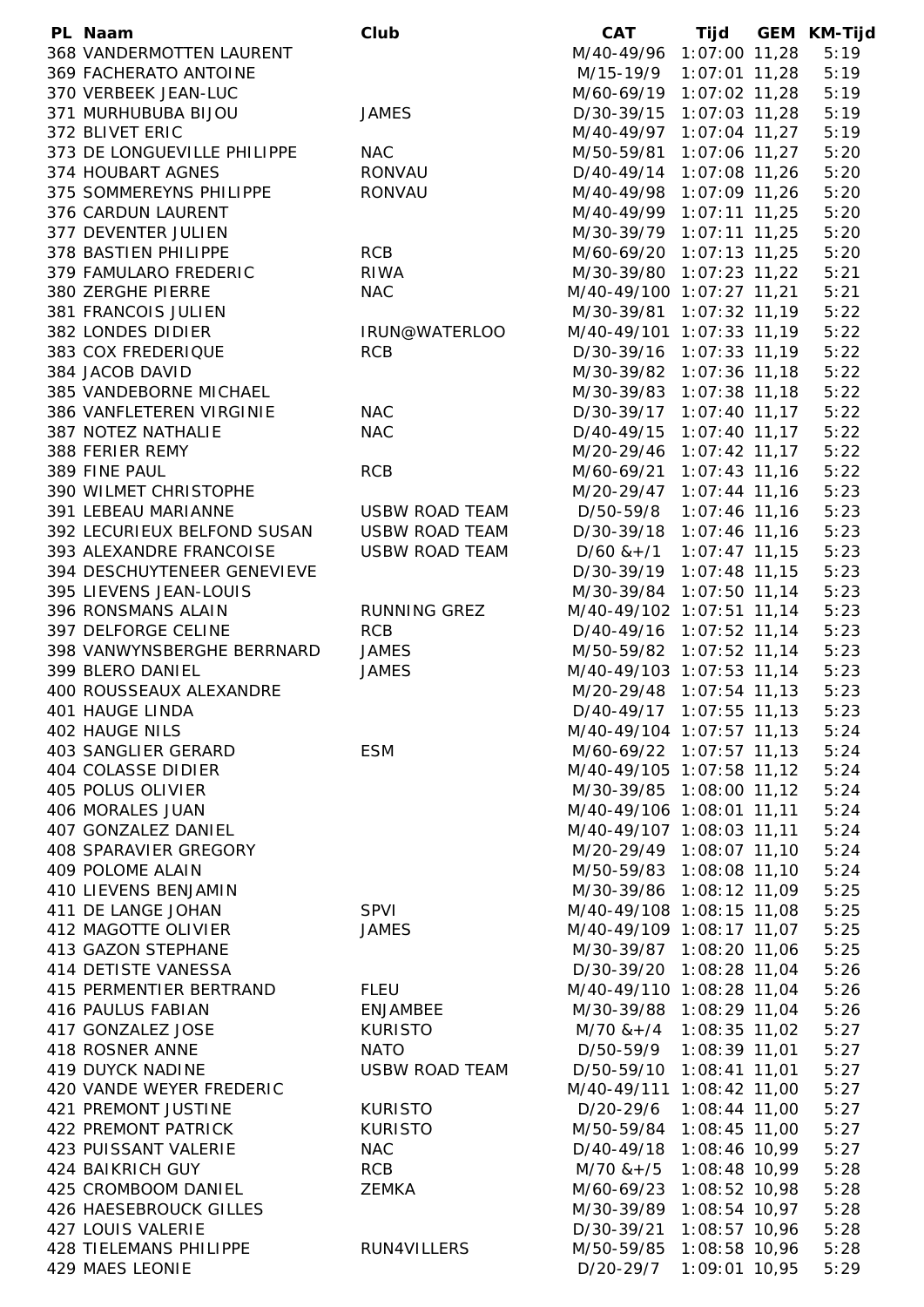| PL Naam                       | Club                  | <b>CAT</b>                    |  | Tijd GEM KM-Tijd |
|-------------------------------|-----------------------|-------------------------------|--|------------------|
| 430 DE CONINCK MICHEL         | <b>DEMARSIN</b>       | M/50-59/86 1:09:05 10,94      |  | 5:29             |
| 431 GERARD PASCAL             | <b>JCPMFRAMILLIES</b> | M/40-49/112 1:09:06 10,94     |  | 5:29             |
| 432 PANNEELS JEAN-JACQUES     | AXA TEAM              | M/60-69/24 1:09:08 10,94      |  | 5:29             |
| 433 DEJONGHE JEAN-PAUL        | <b>JAMES</b>          | M/60-69/25 1:09:10 10,93      |  | 5:29             |
| 434 VERDONCKT JEAN CHRISTOPHE |                       | M/50-59/87 1:09:10 10,93      |  | 5:29             |
| 435 DOUTRELIGNE HERVE         | <b>RIWA</b>           | M/50-59/88 1:09:14 10,92      |  | 5:30             |
| 436 DE MONGE MARIE            |                       | D/30-39/22 1:09:18 10,91      |  | 5:30             |
| 437 KIN GEORGES               | <b>RCB</b>            | $M/70$ & + /6 1:09:21 10,90   |  | 5:30             |
| 438 TONNELLE JEAN CHARLES     |                       | M/40-49/113 1:09:22 10,90     |  | 5:30             |
| 439 ANGELY OLIVIER            | WATERLOO RUNNERS      |                               |  | 5:31             |
|                               | CS DYLE               | M/20-29/50 1:09:25 10,89      |  |                  |
| 440 D HULSTER ELODIE          |                       | D/20-29/8 1:09:26 10,89       |  | 5:31             |
| 441 GLINNE LIONEL             |                       | M/40-49/114 1:09:28 10,88     |  | 5:31             |
| 442 BALFROID THIERRY          | <b>RCB</b>            | M/50-59/89 1:09:32 10,87      |  | 5:31             |
| 443 DE FRE HANS               | LASMEMOL              | M/50-59/90 1:09:35 10,86      |  | 5:31             |
| 444 LACAILLE GUY              | <b>BTC</b>            | M/60-69/26 1:09:40 10,85      |  | 5:32             |
| 445 VANHOUTTE JOHN            | <b>RIWA</b>           | M/50-59/91 1:09:42 10,85      |  | 5:32             |
| 446 RUSSMANN NOEMIE           |                       | D/20-29/9 1:09:45 10,84       |  | 5:32             |
| 447 DE ROOSE MICHEL           | PARA CL               | M/50-59/92 1:09:46 10,84      |  | 5:32             |
| 448 JANS ANNE-FRANCOISE       | <b>RIWA</b>           | D/50-59/11 1:09:49 10,83      |  | 5:32             |
| 449 PIRSON JOHN               | <b>LDLV</b>           | M/50-59/93 1:09:51 10,82      |  | 5:33             |
| 450 JAUMAIN BE                | <b>JAMES</b>          | M/40-49/115 1:09:52 10,82     |  | 5:33             |
| <b>451 HOTAT MICHEL</b>       | <b>JAMES</b>          | M/40-49/116 1:09:53 10,82     |  | 5:33             |
| 452 TILMAN GUSTAVE            |                       | M/60-69/27 1:09:55 10,81      |  | 5:33             |
| 453 COOLS CHRISTIAN           | <b>JAMES</b>          | M/50-59/94 1:09:58 10,81      |  | 5:33             |
| 454 GEERAERTS JOS             | <b>CSF</b>            | M/50-59/95 1:09:59 10,80      |  | 5:33             |
| 455 LUYPAERT FREDERIC         |                       | M/40-49/117 1:10:00 10,80     |  | 5:33             |
| 456 SCHARPE CHARLES           | JE COURS A INCOURT    | M/50-59/96 1:10:02 10,79      |  | 5:33             |
| 457 MARLOYE LUC               | JE COURS A INCOURT    | M/50-59/97 1:10:03 10,79      |  | 5:34             |
| <b>458 TITART PAUL</b>        | <b>RCB</b>            | M/50-59/98 1:10:18 10,75      |  | 5:35             |
| 459 GRINNELL GUY              |                       | M/50-59/99 1:10:20 10,75      |  | 5:35             |
| 460 MAILLAERT YANNICK         |                       | M/40-49/118 1:10:24 10,74     |  | 5:35             |
| <b>461 PENING CHRISTIAN</b>   | <b>NAC</b>            | M/60-69/28 1:10:26 10,73      |  | 5:35             |
| <b>462 DELTENRE CEDRIC</b>    |                       | M/30-39/90 1:10:29 10,73      |  | 5:36             |
| <b>463 ELOY NATHALIE</b>      |                       | D/30-39/23 1:10:29 10,73      |  | 5:36             |
|                               |                       |                               |  |                  |
| 464 SOL RUDY                  |                       | M/50-59/100 1:10:30 10,72     |  | 5:36             |
| <b>465 SEHAXI BADRZAMANE</b>  |                       | M/30-39/91 1:10:31 10,72      |  | 5:36             |
| <b>466 FALLET GILLES</b>      | <b>RCB</b>            | M/60-69/29 1:10:33 10,72      |  | 5:36             |
| <b>467 DIELS ROBERT</b>       |                       | M/50-59/101 1:10:34 10,71     |  | 5:36             |
| 468 GEELS OLIVIA              |                       | D/20-29/10 1:10:35 10,71      |  | 5:36             |
| 469 LAUWERS BERNARD           | <b>NAC</b>            | M/50-59/102 1:10:37 10,71     |  | 5:36             |
| <b>470 LUMEN GAUTHIER</b>     | <b>ASBTD</b>          | M/40-49/119 1:10:39 10,70     |  | 5:36             |
| 471 LAMBERT THIERRY           |                       | M/40-49/120 1:10:41 10,70     |  | 5:37             |
| 472 ANGYO DAVID               |                       | M/30-39/92 1:10:42 10,69      |  | 5:37             |
| 473 VAN LANGENDONCK LUC       | <b>HOOIBERGLOPERS</b> | M/40-49/121 1:10:43 10,69     |  | 5:37             |
| 474 RYS JEAN JACQUES          | <b>NAC</b>            | M/50-59/103 1:10:47 10,68     |  | 5:37             |
| 475 SCARNIET CHRISTIAN        | ACLO                  | M/50-59/104 1:10:49 10,68     |  | 5:37             |
| 476 MOREAU FRANCOISE          | <b>NAC</b>            | D/50-59/12 1:10:50 10,67      |  | 5:37             |
| 477 BREYNE CHANTAL            | <b>NAC</b>            | D/40-49/19 1:10:51 10,67      |  | 5:37             |
| 478 HUBER REGINA              |                       | D/40-49/20 1:10:54 10,66      |  | 5:38             |
| 479 BUCHET FREDERIC           | <b>USBW ROAD TEAM</b> | M/40-49/122 1:10:54 10,66     |  | 5:38             |
| <b>480 VICAIRE ALICE</b>      | <b>NAC</b>            | D/30-39/24 1:10:56 10,66      |  | 5:38             |
| 481 MAROT ANNE                | USBW ROAD TEAM        | D/50-59/13 1:10:57 10,66      |  | 5:38             |
| 482 METILLON HENRI            | USBW ROAD TEAM        | M/50-59/105 1:10:59 10,65     |  | 5:38             |
| 483 SCHOONJANS JOELLE         | <b>JAMES</b>          | D/40-49/21 1:11:03 10,64      |  | 5:38             |
| 484 GEORGERY PHILIPPE         |                       | M/50-59/106 1:11:03 10,64     |  | 5:38             |
| 485 CAISE CARINE              | RUN4VILLERS           | D/50-59/14 1:11:04 10,64      |  | 5:38             |
| 486 MOMMAERTS MARIE-JEANNE    | LDLV                  | D/40-49/22 1:11:10 10,62      |  | 5:39             |
| 487 QUERTAINMONT PHILIPPE     | <b>RIWA</b>           | $M/70$ & + $/7$ 1:11:10 10,62 |  | 5:39             |
| <b>488 ROUX FREDERIC</b>      |                       | M/40-49/123 1:11:14 10,61     |  | 5:39             |
| 489 SELAS ARMENTEROS FATINA   |                       | D/20-29/11 1:11:20 10,60      |  | 5:40             |
| 490 VANELSLANDER RINUS        |                       | M/50-59/107 1:11:22 10,59     |  | 5:40             |
|                               |                       |                               |  |                  |
| 491 DELHAYE FABIENNE          | IRUN@WATERLOO         | D/40-49/23 1:11:23 10,59      |  | 5:40             |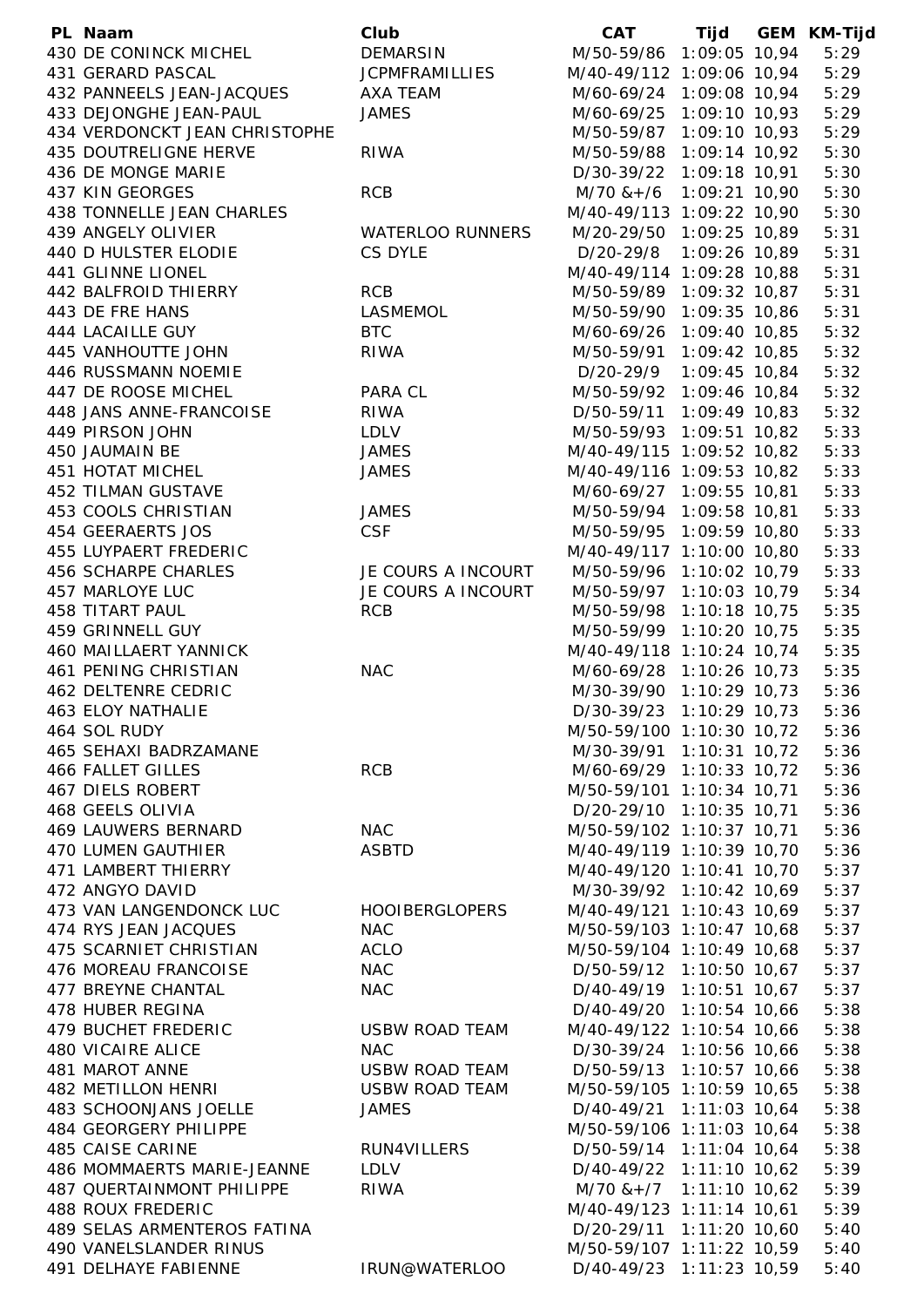| PL Naam                    | Club                    | <b>CAT</b>                    |  | Tijd GEM KM-Tijd |
|----------------------------|-------------------------|-------------------------------|--|------------------|
| 492 NOEL SOPHIE            |                         | D/30-39/25 1:11:25 10,59      |  | 5:40             |
| 493 ALLONSIUS PASCAL       | <b>JAMES</b>            | M/50-59/108 1:11:27 10,58     |  | 5:40             |
| 494 HANZE ANNE CATHERINE   |                         | D/30-39/26 1:11:31 10,57      |  | 5:41             |
| 495 GOOSSE KEVIN           | N/A                     | M/30-39/93 1:11:31 10,57      |  | 5:41             |
| 496 VAN DURME LAURENT      |                         | M/40-49/124 1:11:33 10,57     |  | 5:41             |
| 497 DONCKERS DENIS         |                         | M/20-29/51 1:11:34 10,56      |  | 5:41             |
| 498 ROUSSET MARION         | <b>TURBO</b>            | D/20-29/12 1:11:34 10,56      |  | 5:41             |
| 499 VASSAL BENOIT          |                         | M/30-39/94 1:11:35 10,56      |  | 5:41             |
| 500 CROSS ALAN             |                         | M/50-59/109 1:11:36 10,56     |  | 5:41             |
| 501 GHERAILLE JEAN-MARC    |                         | M/50-59/110 1:11:38 10,55     |  | 5:41             |
| 502 CLEPPE VINCENT         | <b>UAC</b>              | M/40-49/125 1:11:38 10,55     |  | 5:41             |
| 503 CAPELLE MORGANE        |                         | D/20-29/13 1:11:43 10,54      |  | 5:42             |
| 504 VAN CAMP LAURENT       |                         | M/30-39/95 1:11:43 10,54      |  | 5:42             |
| 505 VAN CAMP JEAN FRANCOIS |                         | M/40-49/126 1:11:44 10,54     |  | 5:42             |
| 506 GOFFIN MATHILDE        | <b>JAMES</b>            | D/30-39/27 1:11:45 10,54      |  | 5:42             |
| 507 DECAMP MARTINE         |                         | $D/60$ & + $/2$ 1:11:48 10,53 |  | 5:42             |
| 508 LEYSSSENS VALERIE      |                         | D/40-49/24 1:11:50 10,52      |  |                  |
|                            |                         |                               |  | 5:42             |
| 509 DELHOVE MARIE          |                         | D/30-39/28 1:11:52 10,52      |  | 5:42             |
| 510 MENDRIK DAMIEN         |                         | M/30-39/96 1:11:53 10,52      |  | 5:42             |
| 511 GLINNE AUDREY          | <b>JAMES</b>            | D/20-29/14 1:11:56 10,51      |  | 5:43             |
| 512 MOMMAERTS JO           | <b>RCB</b>              | $M/70$ & + /8 1:11:59 10,50   |  | 5:43             |
| 513 GARNIER VALERIE        |                         | D/40-49/25 1:12:01 10,50      |  | 5:43             |
| 514 DE BOCK PHILIP         | <b>JAMES</b>            | M/40-49/127 1:12:03 10,49     |  | 5:43             |
| 515 LAMOTTE RAPHAEL        |                         | M/30-39/97 1:12:04 10,49      |  | 5:43             |
| 516 LEONARD ROMAIN         |                         | M/30-39/98 1:12:07 10,48      |  | 5:43             |
| 517 DIERICKX JOELLE        |                         | M/40-49/128 1:12:09 10,48     |  | 5:44             |
| 518 PEREZ CARLOS           |                         | M/40-49/129 1:12:10 10,48     |  | 5:44             |
| 519 DUPUIS LAURENCE        | <b>JCPMFBRAINE</b>      | D/40-49/26 1:12:11 10,47      |  | 5:44             |
| 520 LIENARD JEAN-MARC      |                         | M/50-59/111 1:12:12 10,47     |  | 5:44             |
| 521 DUTRIEUX ERIC          |                         | M/50-59/112 1:12:18 10,46     |  | 5:44             |
| 522 LETELLIER MICHEL       |                         | M/50-59/113 1:12:19 10,45     |  | 5:44             |
| 523 DEBEER BRUNO           | <b>RIWA</b>             | M/50-59/114 1:12:21 10,45     |  | 5:45             |
| 524 LEMAINE DOMINIQUE      |                         | M/50-59/115 1:12:27 10,43     |  | 5:45             |
| 525 BUISSIN MICHEL         | <b>GSKFUNCLUB</b>       | M/40-49/130 1:12:29 10,43     |  | 5:45             |
| 526 DECAT MICHEL           |                         | M/50-59/116 1:12:32 10,42     |  | 5:45             |
| 527 BALCAEN MARIE PIERRE   | <b>WATERLOO RUNNERS</b> | D/50-59/15 1:12:42 10,40      |  | 5:46             |
| 528 WILLIOT CHANTAL        | <b>JAMES</b>            | D/50-59/16 1:12:44 10,39      |  | 5:46             |
| 529 DEGRAEVE HILDE         | <b>NAC</b>              | D/50-59/17 1:12:47 10,39      |  | 5:47             |
| 530 MAZZ PASQUALINA        |                         | D/40-49/27 1:12:47 10,39      |  | 5:47             |
| 531 DELATTE DAMIEN         |                         | M/40-49/131 1:12:49 10,38     |  | 5:47             |
| 532 BILTIAU NATHALIE       |                         | D/30-39/29 1:12:50 10,38      |  | 5:47             |
| 533 GOFFINET MICHEL        | <b>LDLV</b>             | M/50-59/117 1:12:51 10,38     |  | 5:47             |
| 534 PENNINCK DOMINIQUE     | <b>KURISTO</b>          | M/60-69/30 1:12:53 10,37      |  | 5:47             |
| 535 VANCUTSEM ERIC         | <b>ACF</b>              | M/50-59/118 1:12:56 10,37     |  | 5:47             |
| 536 VAN GOSSUM LUC         | <b>RCB</b>              | M/60-69/31 1:12:57 10,36      |  | 5:47             |
| 537 DENOS REMY             |                         | M/40-49/132 1:12:59 10,36     |  | 5:48             |
| 538 CHARLIER JEAN LOUIS    |                         | M/40-49/133 1:13:03 10,35     |  | 5:48             |
| 539 BULTOT VALENTINE       |                         | D/20-29/15 1:13:05 10,34      |  | 5:48             |
| 540 DEBEUF STEPHANE        | <b>CSF</b>              | M/40-49/134 1:13:05 10,34     |  | 5:48             |
| 541 WITTAMER SACHA         |                         | M/20-29/52 1:13:09 10,33      |  | 5:48             |
| 542 BINARD CAROLINE        | <b>JAMES</b>            | D/40-49/28 1:13:12 10,33      |  | 5:49             |
| 543 PARIS MANO             |                         | D/40-49/29 1:13:13 10,33      |  | 5:49             |
| 544 SERRE HEIDI            | <b>JAMES</b>            | D/50-59/18 1:13:15 10,32      |  | 5:49             |
| 545 HAINE JAN              |                         | M/40-49/135 1:13:15 10,32     |  | 5:49             |
| 546 MARTIN CAROLINE        | IRUN@WATERLOO           | D/40-49/30 1:13:16 10,32      |  | 5:49             |
| 547 BRUX SOPHIE            | <b>JAMES</b>            | D/40-49/31 1:13:17 10,32      |  | 5:49             |
| 548 MARCHAL JEAN YVES      | <b>JAMES</b>            | M/40-49/136 1:13:19 10,31     |  | 5:49             |
| 549 DEGEMBE CHRSTINE       | <b>RIWA</b>             | D/40-49/32 1:13:20 10,31      |  | 5:49             |
| 550 PIRAUX DOMINIQUE       | <b>JAMES</b>            | M/60-69/32 1:13:21 10,31      |  | 5:49             |
| 551 BALLE MARIANNE         |                         | D/40-49/33 1:13:23 10,30      |  | 5:49             |
| 552 JACQUIN GILLES         |                         | M/50-59/119 1:13:24 10,30     |  | 5:50             |
| 553 SAUERTEIG KARIN        | CEPAL                   | D/40-49/34 1:13:31 10,28      |  | 5:50             |
|                            |                         |                               |  |                  |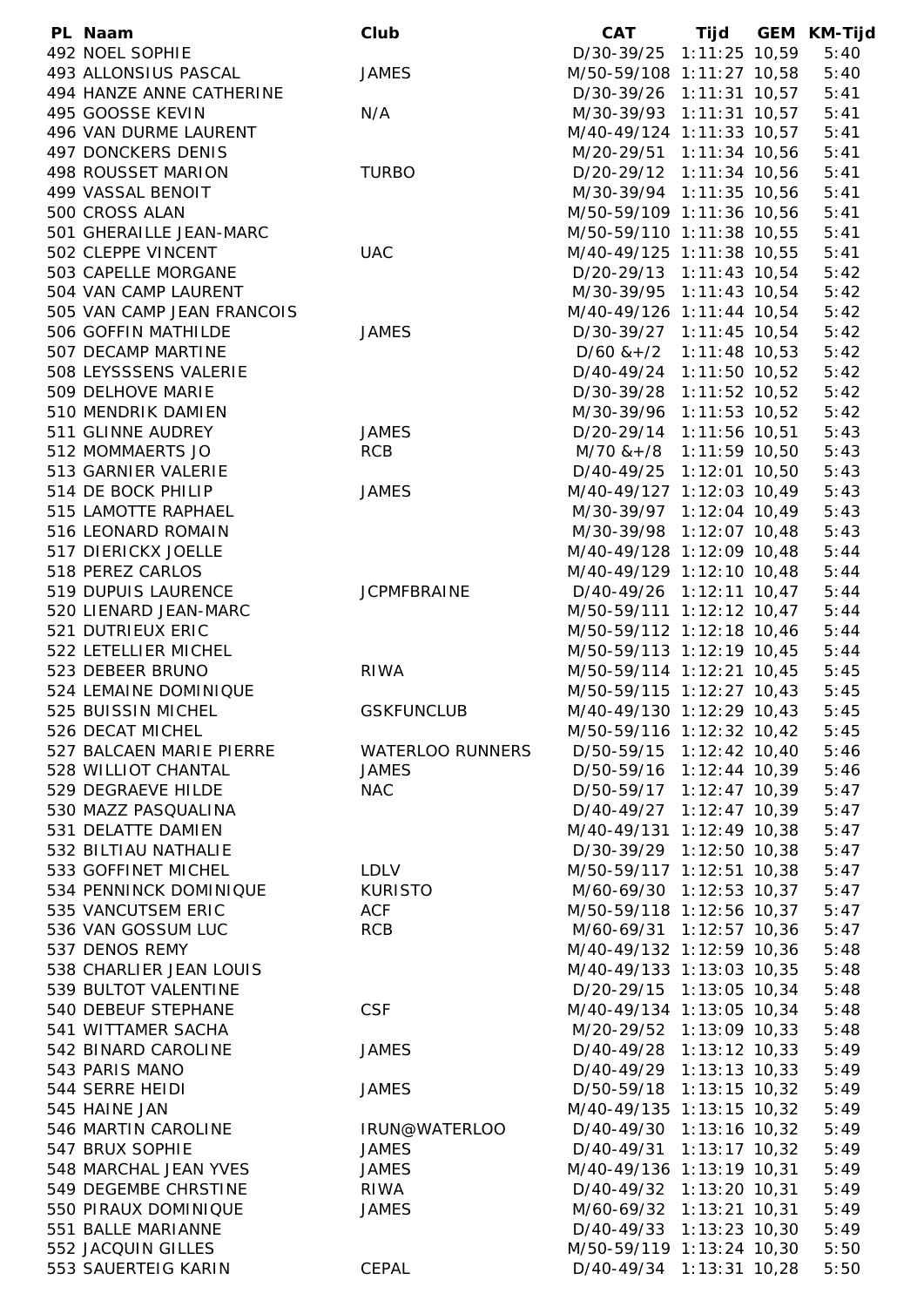| PL Naam                      | Club                  | CAT                           |  | Tijd GEM KM-Tijd |
|------------------------------|-----------------------|-------------------------------|--|------------------|
| 554 HAESEBROEK HUGUES        |                       | M/30-39/99 1:13:32 10,28      |  | 5:50             |
| 555 VELGHE CLAUDE            |                       | M/50-59/120 1:13:32 10,28     |  | 5:50             |
| 556 LE LIEVRE FREDDY         | <b>KURISTO</b>        | M/50-59/121 1:13:36 10,27     |  | 5:50             |
| 557 MINNE JONAS              |                       | M/30-39/100 1:13:37 10,27     |  | 5:51             |
| 558 VANDENBERGHE MARNIX      | <b>ANTILOB</b>        | M/60-69/33 1:13:38 10,27      |  | 5:51             |
| 559 COURCELLES JIMMY         |                       | M/20-29/53 1:13:41 10,26      |  | 5:51             |
| 560 COURCELLES GILLES        | CEPAL                 | M/50-59/122 1:13:42 10,26     |  | 5:51             |
| 561 HEYMANS PATRICK          |                       | M/40-49/137 1:13:43 10,26     |  | 5:51             |
| 562 LAURENT DANIEL           |                       | M/40-49/138 1:13:45 10,25     |  | 5:51             |
| 563 MEYERS OLIVIER           |                       | M/40-49/139 1:13:46 10,25     |  | 5:51             |
| 564 PORTER RYAN              |                       | M/30-39/101 1:13:48 10,24     |  | 5:51             |
| 565 QUINTIN JEAN-JACQUES     | JE COURS A INCOURT    | M/50-59/123 1:13:50 10,24     |  | 5:52             |
| 566 TURNEER ROGER            | USBW ROAD TEAM        | $M/70$ & + /9 1:13:51 10,24   |  | 5:52             |
| 567 DE FAYS CHRISTIAN        | N/A                   | M/50-59/124 1:13:53 10,23     |  | 5:52             |
| 568 DEOM PAULINE             | USBW ROAD TEAM        | D/20-29/16 1:13:54 10,23      |  | 5:52             |
| 569 CHATRY AURELIE           |                       | D/30-39/30 1:14:00 10,22      |  | 5:52             |
| 570 PAYEN PIERRE             | <b>RC</b>             | M/60-69/34 1:14:03 10,21      |  | 5:53             |
| 571 VOKAER ETIENNE           | IRUN@WATERLOO         | M/60-69/35 1:14:04 10,21      |  | 5:53             |
| 572 DE BUYSER ELKE           | <b>SPVI</b>           | D/30-39/31 1:14:06 10,20      |  | 5:53             |
| 573 FEUILLAT GENEVIEVE       | USBW ROAD TEAM        | $D/60$ & + $/3$ 1:14:08 10,20 |  | 5:53             |
| 574 GILLARD SOPHIE           |                       | D/40-49/35 1:14:12 10,19      |  | 5:53             |
| 575 VANDEN DRIESCH FRANCOIS  | <b>DACM</b>           | M/50-59/125 1:14:15 10,18     |  | 5:54             |
| 576 RIO JULIE                | <b>JAMES</b>          | D/20-29/17 1:14:17 10,18      |  | 5:54             |
| 577 GRUNBERG DAVID           |                       | M/30-39/102 1:14:19 10,17     |  | 5:54             |
|                              |                       |                               |  |                  |
| 578 GHELEYNS ANNE            | <b>NAC</b>            | D/50-59/19 1:14:21 10,17      |  | 5:54             |
| 579 GILLES ALAIN             | <b>JODOIGNE</b>       | M/60-69/36 1:14:23 10,16      |  | 5:54             |
| 580 CORTESE NATHALIE         |                       | D/40-49/36 1:14:27 10,15      |  | 5:55             |
| 581 VERBERGT JEAN MARC       |                       | M/40-49/140 1:14:28 10,15     |  | 5:55             |
| 582 JASPARD LAURENT          |                       | M/40-49/141 1:14:29 10,15     |  | 5:55             |
| 583 PEDERSEN PIERRE-LEIF     |                       | M/30-39/103 1:14:32 10,14     |  | 5:55             |
| 584 CASTIN CECILE            | <b>RIWA</b>           | D/40-49/37 1:14:35 10,14      |  | 5:55             |
| 585 PEETERS R AYMOND         | <b>RONVAU</b>         | M/50-59/126 1:14:37 10,13     |  | 5:55             |
| 586 CAMMAS CLAUDIA           | <b>RCB</b>            | D/50-59/20 1:14:43 10,12      |  | 5:56             |
| 587 VAN LAETHEM GUY          | <b>RIWA</b>           | M/50-59/127 1:14:45 10,11     |  | 5:56             |
| 588 GENET GEOFFREY           | <b>SACCHI</b>         | M/30-39/104 1:14:47 10,11     |  | 5:56             |
| 589 SYMONS PETRO             | <b>NAC</b>            | M/60-69/37 1:14:51 10,10      |  | 5:56             |
| 590 PALUMBO SALVATORE        | <b>KURISTO</b>        | M/70 & +/10 1:14:59 10,08     |  | 5:57             |
| 591 THIRIART VERA            | <b>HOOIBERGLOPERS</b> | D/50-59/21 1:15:03 10,07      |  | 5:57             |
| 592 TURTURICI MAURO          |                       | M/30-39/105 1:15:04 10,07     |  | 5:57             |
| 593 VANDEN BORRE EMILE       | <b>RIWA</b>           | M/70 & +/11 1:15:10 10,06     |  | 5:58             |
| 594 DI SABATINO MARCO        |                       | M/30-39/106 1:15:22 10,03     |  | 5:59             |
| 595 DE BELDER MARC           | <b>HULS</b>           | M/50-59/128 1:15:25 10,02     |  | 5:59             |
| 596 GOETHALS ARNAUD          |                       | M/20-29/54 1:15:28 10,02      |  | 5:59             |
| 597 SEVRIN LAETITIA          |                       | D/30-39/32 1:15:32 10,01      |  | 6:00             |
| 598 HOURMAN GWENDOLINE       | <b>ENJAMBEE</b>       | D/40-49/38 1:15:34 10,00      |  | 6:00             |
| 599 DUNNE JOSEPH             | CACE                  | M/50-59/129 1:15:36 10,00     |  | 6:00             |
| <b>600 BABYLAS JOCELYNE</b>  | <b>JCPMFRAMILLIES</b> | D/40-49/39 1:15:38 10,00      |  | 6:00             |
| <b>601 WILLIOT OLIVIER</b>   | <b>JAMES</b>          | M/40-49/142 1:15:41 9,99      |  | 6:00             |
| <b>602 DECROIX LAURENCE</b>  |                       | D/20-29/18 1:15:42 9,99       |  | 6:00             |
| <b>603 VANPOUCKE CARINE</b>  | <b>NAC</b>            | D/50-59/22 1:15:43 9,98       |  | 6:01             |
| 604 BONVARLEZ RUDI           |                       | M/50-59/130 1:15:51 9,97      |  | 6:01             |
| 605 DELIRE LAUERENCE         |                       | D/50-59/23 1:15:53 9,96       |  | 6:01             |
| 606 VANKEERBERGHEN JACQUES   | JE COURS A INCOURT    | M/50-59/131 1:15:57 9,95      |  | 6:02             |
| 607 KAYE OLIVIER             |                       | M/30-39/107 1:16:06 9,93      |  | 6:02             |
| 608 COPPENS PHILIPPE         | <b>NAC</b>            | M/50-59/132 1:16:10 9,93      |  | 6:03             |
| 609 GERARD PHILIPPE          |                       | M/40-49/143 1:16:12 9,92      |  | 6:03             |
| <b>610 REGNIER ANNICK</b>    | <b>JAMES</b>          | D/50-59/24 1:16:16 9,91       |  | 6:03             |
| 611 WYNANTS MARTINE          | <b>JAMES</b>          | D/50-59/25 1:16:19 9,91       |  | 6:03             |
| <b>612 SCHILS PATRICK</b>    |                       | M/50-59/133 1:16:20 9,90      |  | 6:03             |
| <b>613 DEMEESTER THIERRY</b> |                       | M/40-49/144 1:16:23 9,90      |  | 6:04             |
| 614 DAUTREBANDE NATHALIE     | <b>SPT WAVRE</b>      | D/50-59/26 1:16:24 9,90       |  | 6:04             |
| 615 DAEMS LAURA              | <b>JCPMF GENAPPE</b>  | D/20-29/19 1:16:25 9,89       |  | 6:04             |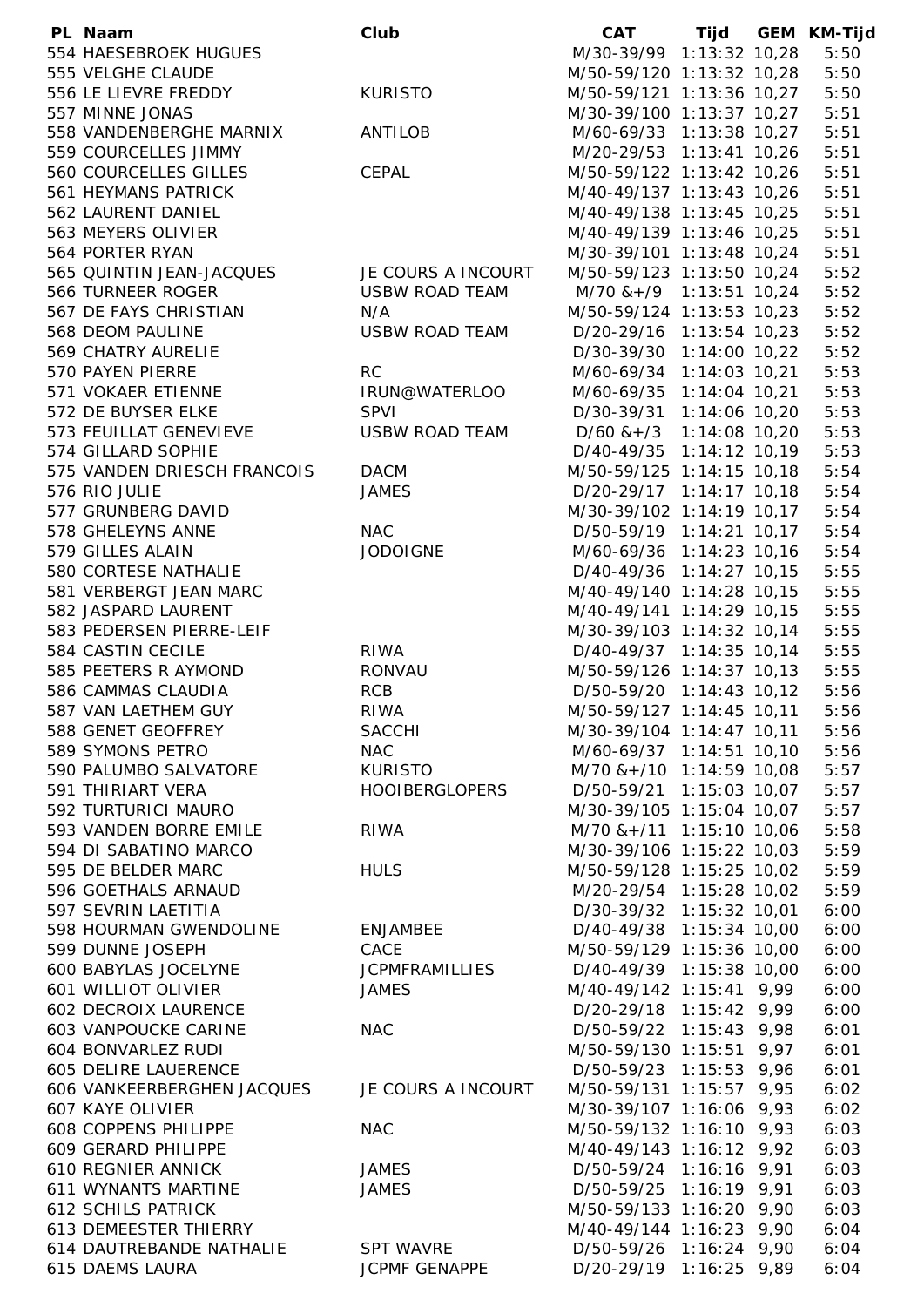| PL Naam                              | Club                  | <b>CAT</b>                                          |  | Tijd GEM KM-Tijd |
|--------------------------------------|-----------------------|-----------------------------------------------------|--|------------------|
| <b>616 CHARLES JULIE</b>             | RUN4VILLERS           | D/30-39/33 1:16:27 9,89                             |  | 6:04             |
| 617 DEFFERNEZ ETIENNE                |                       | M/60-69/38 1:16:29 9,88                             |  | 6:04             |
| 618 DEKEYSER CARINE                  | <b>NAC</b>            | D/40-49/40 1:16:33 9,88                             |  | 6:05             |
| 619 SCHELLENS CHRISTIAN              | <b>NAC</b>            | M/50-59/134 1:16:35 9,87                            |  | 6:05             |
| <b>620 FETU THIERRY</b>              | IRUN@WATERLOO         | M/40-49/145 1:16:36 9,87                            |  | 6:05             |
| <b>621 OUATARA AHMED</b>             |                       | M/30-39/108 1:16:38 9,87                            |  | 6:05             |
| 622 LECLERCQ DANIEL                  | PARA CL               | M/50-59/135 1:16:40 9,86                            |  | 6:05             |
| 623 DURIEUX ALAIN                    |                       | M/40-49/146 1:16:45 9,85                            |  | 6:05             |
| 624 LEKEUX JEAN-MARIE                | CABW                  | M/50-59/136 1:16:47 9,85                            |  | 6:06             |
| 625 ANGELY GAETAN                    | <b>USBW ROAD TEAM</b> | M/60-69/39 1:16:55 9,83                             |  | 6:06             |
| 626 TONDEUR ARNAUD                   |                       | M/20-29/55 1:16:57 9,82                             |  | 6:06             |
| 627 GEVERS NATHALIE                  | <b>RIWA</b>           | D/50-59/27 1:17:01 9,82                             |  | 6:07             |
| 628 CROONENBORGHS ANNICK             | JCPMF GENAPPE         | D/50-59/28 1:17:03 9,81                             |  | 6:07             |
| 629 DELFORGE ARNAUD                  |                       | M/20-29/56 1:17:07 9,80                             |  | 6:07             |
| 630 BOURGOIS PASCAL                  |                       | M/50-59/137 1:17:09 9,80                            |  | 6:07             |
| 631 FACCAMINI GIANILLA               |                       | M/30-39/109 1:17:10 9,80                            |  | 6:07             |
| 632 FLAMAND VALERIE                  | AXA TEAM              | D/50-59/29 1:17:17 9,78                             |  | 6:08             |
| 633 TAETS DOMINIQUE                  | IRUN@WATERLOO         | D/50-59/30 1:17:19 9,78                             |  | 6:08             |
| 634 AUBRY AURELIEN                   |                       | M/20-29/57 1:17:21 9,77                             |  | 6:08             |
| 635 BOULANGER ODE                    | <b>RCB</b>            | D/30-39/34 1:17:23 9,77                             |  | 6:08             |
| <b>636 TROCH NICOLAS</b>             |                       | M/40-49/147 1:17:29 9,76                            |  | 6:09             |
| <b>637 DETRY FRANCOIS</b>            |                       | M/40-49/148 1:17:31 9,75                            |  | 6:09             |
| 638 VAN BRESSEM CHRISTOPHE           |                       | M/30-39/110 1:17:32 9,75                            |  | 6:09             |
| 639 DOSQUET BENJAMIN                 |                       | M/30-39/111 1:17:35 9,74                            |  | 6:09             |
| <b>640 DELMOTTE CHRISTINE</b>        |                       | D/40-49/41 1:17:36 9,74                             |  | 6:10             |
| 641 JANSSENS STEVENS                 |                       | M/40-49/149 1:17:37 9,74                            |  | 6:10             |
| 642 DUFRESNE VALERIE                 | <b>FLEU</b>           | D/30-39/35 1:17:39 9,74                             |  | 6:10             |
| 643 VAN OOTEGHEM AUDE                |                       | D/20-29/20 1:17:42 9,73                             |  | 6:10             |
| <b>644 FINET NICOLAS</b>             |                       | M/20-29/58 1:17:42 9,73                             |  | 6:10             |
| <b>645 DUBAR NICOLAS</b>             | <b>JAMES</b>          | M/30-39/112 1:17:46 9,72                            |  | 6:10             |
| 646 HELLER SOPHIE                    |                       | D/40-49/42 1:17:49 9,72                             |  | 6:11             |
| 647 URBANO JOSE                      |                       | M/60-69/40 1:17:55 9,70                             |  | 6:11             |
| <b>648 SCHRIEWER HUGUES</b>          |                       | M/40-49/150 1:17:55 9,70                            |  | 6:11             |
| 649 WARNAU YVES                      | <b>RCB</b>            | M/60-69/41 1:17:57 9,70                             |  | 6:11             |
| <b>650 SOROSTINEAN MIHAELA</b>       |                       | D/20-29/21 1:17:58 9,70                             |  | 6:11             |
| 651 SAUVEGARDE ANNE PASCALE          | <b>SPT WAVRE</b>      | D/40-49/43 1:18:00 9,69                             |  | 6:11             |
| 652 DUSSART GUY                      | <b>JAMES</b>          | M/30-39/113 1:18:01 9,69                            |  | 6:12             |
| <b>653 BODNAR THOMAS</b>             |                       | M/30-39/114 1:18:04 9,68                            |  | 6:12             |
| 654 HELLER MAGALI                    |                       | D/50-59/31 1:18:06 9,68                             |  | 6:12             |
| 655 SEGGIO PINO                      | <b>NAC</b>            | $M/70$ & + $/12$ 1:18:08 9,68                       |  | 6:12             |
| 656 BERMAN DOMINIQUE                 | IRUN@WATERLOO         | $D/60$ & + $/4$ 1:18:18 9,66                        |  | 6:13             |
| 657 BEBE JEAN-ALFRED                 | <b>RCB</b>            | $M/70$ & + $/13$ 1:18:26 9,64                       |  | 6:13             |
| 658 BARREA GENEVIEVE                 | <b>JCPMFORME</b>      | D/50-59/32 1:18:29 9,63                             |  | 6:14             |
| <b>659 BENOIT VERONIQUE</b>          | <b>FLEU</b>           | D/40-49/44 1:18:38 9,61                             |  | 6:14             |
| 660 BERVOET SABINE                   | <b>JOG CLUBJE</b>     | D/50-59/33 1:18:45 9,60                             |  | 6:15             |
| 661 PAUWELS MARC                     | <b>JOG CLUBJE</b>     | M/50-59/138 1:18:47 9,60                            |  | 6:15             |
| <b>662 BOUTRIAU LOUIS</b>            | <b>NAC</b>            | M/60-69/42 1:18:48 9,59                             |  | 6:15             |
| 663 BERBE ELS                        |                       | D/50-59/34 1:18:53 9,58                             |  | 6:16             |
| 664 MOONS SANDRA                     | <b>SPVI</b>           | D/40-49/45 1:18:53 9,58                             |  | 6:16             |
| 665 VAN STEENWINKEL RITA             | <b>SPVI</b>           | D/50-59/35 1:18:55 9,58                             |  | 6:16             |
| 666 NOPPEN CEDRIC                    |                       | M/30-39/115 1:18:56 9,58                            |  | 6:16             |
| 667 JAUNIAUX CHANTAL                 | <b>RCB</b>            | $D/60$ & + /5 1:18:59 9,57                          |  | 6:16             |
| 668 LIEFFRIG SELVAM                  | <b>JAMES</b>          | M/50-59/139 1:19:03 9,56                            |  | 6:16             |
| 669 DUMORTIER DAMIEN                 |                       | M/20-29/59 1:19:07 9,56                             |  | 6:17             |
| 670 BLATTER NATHALIE                 |                       | D/40-49/46 1:19:20 9,53                             |  | 6:18             |
| 671 MONTOISY JEAN-CHRISTOPHE         | <b>KINEO</b>          | M/30-39/116 1:19:21 9,53                            |  |                  |
| 672 HELLINCKX SANDRINE               | <b>RCB</b>            | D/40-49/47 1:19:24 9,52                             |  | 6:18<br>6:18     |
| 673 LOMMERS ANNE                     | JE COURS A INCOURT    |                                                     |  | 6:18             |
| 674 VAN SCHUYTBROECK CHRISTIAN JAMES |                       | D/40-49/48 1:19:25 9,52<br>M/40-49/151 1:19:26 9,52 |  | 6:18             |
| 675 LABIAU MURIEL                    |                       | D/50-59/36 1:19:27 9,52                             |  |                  |
| 676 DELVAUX ALAIN                    |                       |                                                     |  | 6:18             |
|                                      | <b>JAMES</b>          | M/50-59/140 1:19:30 9,51                            |  | 6:19             |
| 677 HUYSKENS BENOIT                  | <b>RCB</b>            | M/50-59/141 1:19:31 9,51                            |  | 6:19             |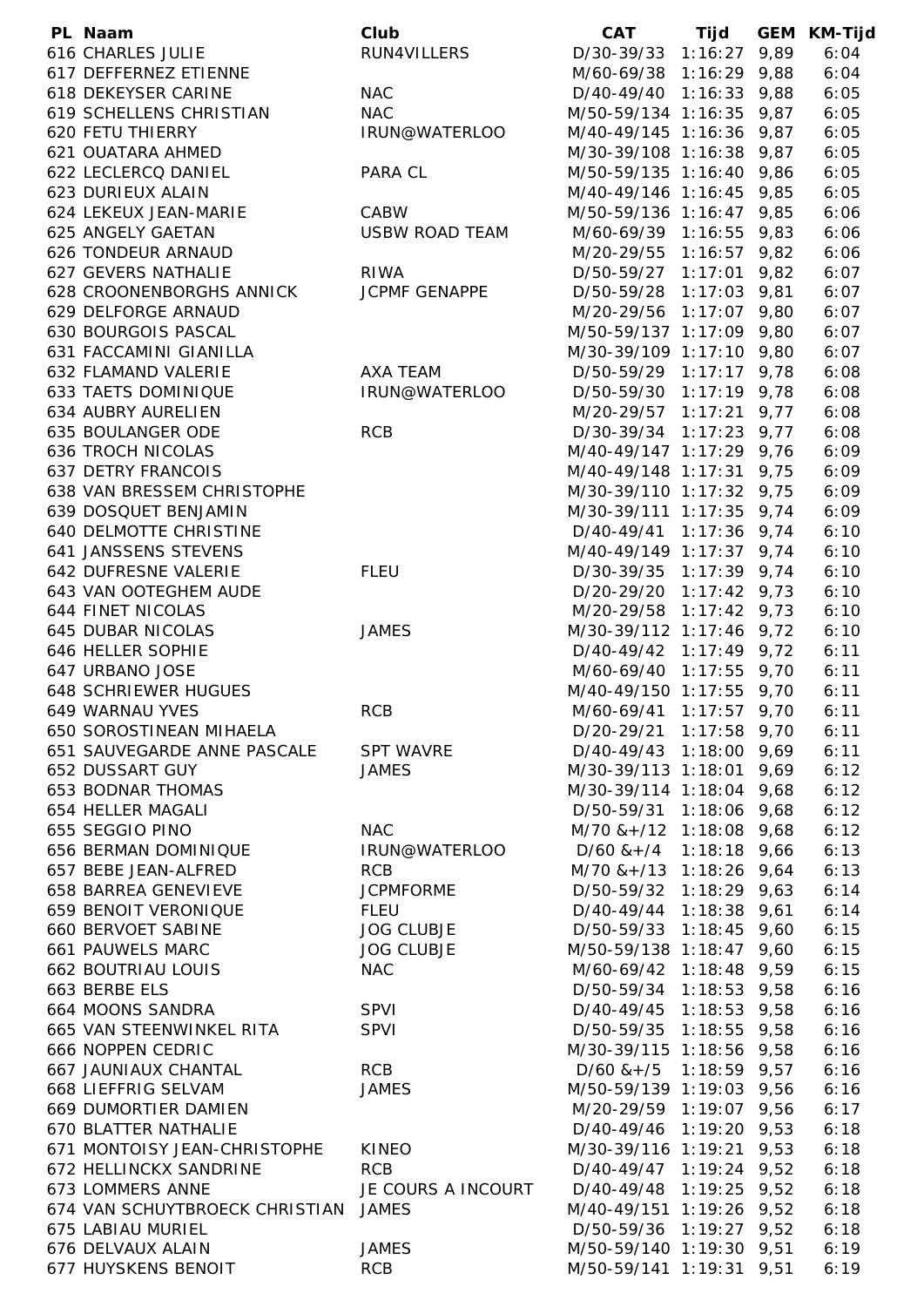| PL Naam                      | Club                   | <b>CAT</b>                    | Tijd | GEM KM-Tijd |
|------------------------------|------------------------|-------------------------------|------|-------------|
| <b>678 WILFART PATRICK</b>   |                        | M/30-39/117 1:19:32 9,51      |      | 6:19        |
| 679 VANPARYS MICHEL          | <b>JAMES</b>           | M/50-59/142 1:19:33 9,50      |      | 6:19        |
| 680 SCHROEDER NICOLAS        | <b>RIWA</b>            | M/40-49/152 1:19:36 9,50      |      | 6:19        |
| 681 CHARLIER VERONIQUE       | <b>JAMES</b>           | D/50-59/37 1:19:47 9,48       |      | 6:20        |
| 682 MERCIER LUC              | <b>JAMES</b>           | M/50-59/143 1:19:49 9,47      |      | 6:20        |
| 683 ROMERS ERIC              | <b>JAMES</b>           | M/50-59/144 1:19:49 9,47      |      | 6:20        |
| 684 VAN LOO KEVIN            |                        | M/30-39/118 1:19:53 9,46      |      | 6:20        |
| 685 FERRIERE LAURENT         |                        | M/40-49/153 1:19:56 9,46      |      | 6:21        |
| <b>686 CINCOTTA AUDE</b>     |                        | D/20-29/22 1:19:57 9,46       |      | 6:21        |
| 687 MALIKIAN SILVA           |                        | D/40-49/49 1:19:58 9,45       |      | 6:21        |
| 688 PINNA MELISSA            |                        | D/20-29/23 1:19:59 9,45       |      | 6:21        |
| 689 VAN HAUTE PAULINE        | JE COURS A INCOURT     | D/20-29/24 1:20:01 9,45       |      | 6:21        |
| 690 MERCENIER PIERRE         |                        | $M/70$ & + $/14$ 1:20:04 9,44 |      | 6:21        |
| 691 POPOVICI VAL             |                        | M/30-39/119 1:20:05 9,44      |      | 6:21        |
| 692 DUMON SYLVIE             |                        | D/30-39/36 1:20:11 9,43       |      | 6:22        |
| 693 SANDRON SOPHIE           |                        | D/50-59/38 1:20:12 9,43       |      | 6:22        |
| 694 LEONARD VALERIE          | <b>JAMES</b>           | D/40-49/50 1:20:19 9,41       |      | 6:22        |
| <b>695 HERALY CHRISTINE</b>  | <b>VAC</b>             | D/40-49/51 1:20:20 9,41       |      | 6:23        |
| 696 STOJANOV SYLVIA          | <b>JCPMFORME</b>       | D/40-49/52 1:20:27 9,40       |      | 6:23        |
| <b>697 STOURME MURIEL</b>    |                        | D/20-29/25 1:20:30 9,39       |      | 6:23        |
| 698 RIGAUX PHILIPPE          |                        | M/40-49/154 1:20:31 9,39      |      | 6:23        |
| 699 PILOTTO SANDRA           | <b>JCPMF GENAPPE</b>   | D/40-49/53 1:20:33 9,39       |      | 6:24        |
|                              |                        | M/50-59/145 1:20:35 9,38      |      |             |
| 700 HEDGES PHILIP            |                        |                               |      | 6:24        |
| 701 MALAISE AMANDINE         | <b>RCB</b>             | D/20-29/26 1:20:35 9,38       |      | 6:24        |
| 702 FREVILLE ELSA            | <b>RCB</b>             | D/40-49/54 1:20:37 9,38       |      | 6:24        |
| 703 VAN POUCKE VALERIE       |                        | D/30-39/37 1:20:40 9,37       |      | 6:24        |
| 704 GEULETTE NATHALIE        |                        | D/50-59/39 1:20:42 9,37       |      | 6:24        |
| 705 JOSSEN CELINE            |                        | D/20-29/27 1:20:46 9,36       |      | 6:25        |
| 706 JOSSEN LUC               | <b>NATO</b>            | M/50-59/146 1:20:46 9,36      |      | 6:25        |
| 707 LEFEVRE ISABELLE         | <b>JAMES</b>           | D/40-49/55 1:20:47 9,36       |      | 6:25        |
| 708 GANTY CELINE             |                        | D/20-29/28 1:20:49 9,35       |      | 6:25        |
| 709 DELACOLLETTE MAUD        | <b>JAMES</b>           | D/30-39/38 1:21:07 9,32       |      | 6:26        |
| 710 VISOCCITI PIETRO         |                        | M/40-49/155 1:21:08 9,32      |      | 6:26        |
| 711 RENDERS LUC              | JE COURS A INCOURT     | M/50-59/147 1:21:18 9,30      |      | 6:27        |
| 712 DETOURNAY FRANCOIS       |                        | M/30-39/120 1:21:20 9,30      |      | 6:27        |
| 713 HAUTECOEUR WIVINE        | <b>NAC</b>             | D/40-49/56 1:21:22 9,29       |      | 6:27        |
| 714 JOISSAINS BRIGITTE       |                        | D/50-59/40 1:21:27 9,28       |      | 6:28        |
| 715 HUPPE STEPHANE           | <b>RONVAU</b>          | M/50-59/148 1:21:35 9,27      |      | 6:28        |
| 716 TORDEURS LUC             | JE COURS A INCOURT     | M/50-59/149 1:21:41 9,26      |      | 6:29        |
| 717 NSIALA LESLIE            | <b>JCPMFBRAINE</b>     | D/20-29/29 1:21:42 9,25       |      | 6:29        |
| 718 DUPUIS FLORENCE          |                        | $D/40-49/57$ 1:21:44 9,25     |      | 6:29        |
| 719 LEFEVRE DELPHINE         | <b>JCPMFRAMILLIES</b>  | D/30-39/39 1:21:47 9,24       |      | 6:29        |
| 720 NARIEN ANNE SOPHIE       | <b>JCPMF SOMBREFFE</b> | D/30-39/40 1:21:50 9,24       |      | 6:30        |
| 721 LAHAYE OLIVIER           | <b>RUNNING GREZ</b>    | M/40-49/156 1:21:52 9,23      |      | 6:30        |
| 722 RIBEIRO PAVIA            | <b>JCPMFRAMILLIES</b>  | D/40-49/58 1:21:52 9,23       |      | 6:30        |
| 723 ARNO LEVIN               |                        | M/30-39/121 1:21:58 9,22      |      | 6:30        |
| 724 VANPOUCKE XAVIER         |                        | M/40-49/157 1:22:08 9,20      |      | 6:31        |
| 725 THOMAS STEPHANIE         | <b>JCPMF GENAPPE</b>   | D/30-39/41 1:22:11 9,20       |      | 6:31        |
| 726 STAINIER VINCENT         | OMBRAGE                | M/50-59/150 1:22:15 9,19      |      | 6:32        |
| 727 CLAES CHRISTINE          | RUNNING GREZ           | $D/40-49/59$ 1:22:23 9,18     |      | 6:32        |
| 728 SENGIER PIERRE           |                        | M/20-29/60 1:22:26 9,17       |      | 6:33        |
| 729 BOUCQUEY CARINE          | <b>RUNNING GREZ</b>    | D/50-59/41 1:22:27 9,17       |      | 6:33        |
| 730 MATUZIAK REGIS           |                        | M/40-49/158 1:22:41 9,14      |      | 6:34        |
| 731 EVRARD JOSIANNE          | <b>RIWA</b>            | D/50-59/42 1:22:42 9,14       |      | 6:34        |
| 732 COSSE MARTINE            | <b>JAMES</b>           | D/50-59/43 1:22:46 9,13       |      | 6:34        |
| 733 FERRACIN THIERRY         |                        | M/40-49/159 1:22:58 9,11      |      | 6:35        |
| 734 GENOT PASCAL             | RUN4VILLERS            | M/40-49/160 1:23:01 9,11      |      | 6:35        |
| 735 VAN EESBEEK CHRISTIAN    | <b>ACLO</b>            | M/60-69/43 1:23:04 9,10       |      | 6:36        |
| 736 GHYSSENS NATHALIE        | LOS PUMAS              | D/20-29/30 1:23:13 9,08       |      | 6:36        |
| 737 VAN CRAENENBROECK PASCAL | <b>LDLV</b>            | M/50-59/151 1:23:24 9,06      |      | 6:37        |
| 738 GORDON FRANCINE          |                        | D/40-49/60 1:23:29 9,06       |      | 6:38        |
| 739 AUBAN CELINE             |                        | D/40-49/61 1:23:31 9,05       |      | 6:38        |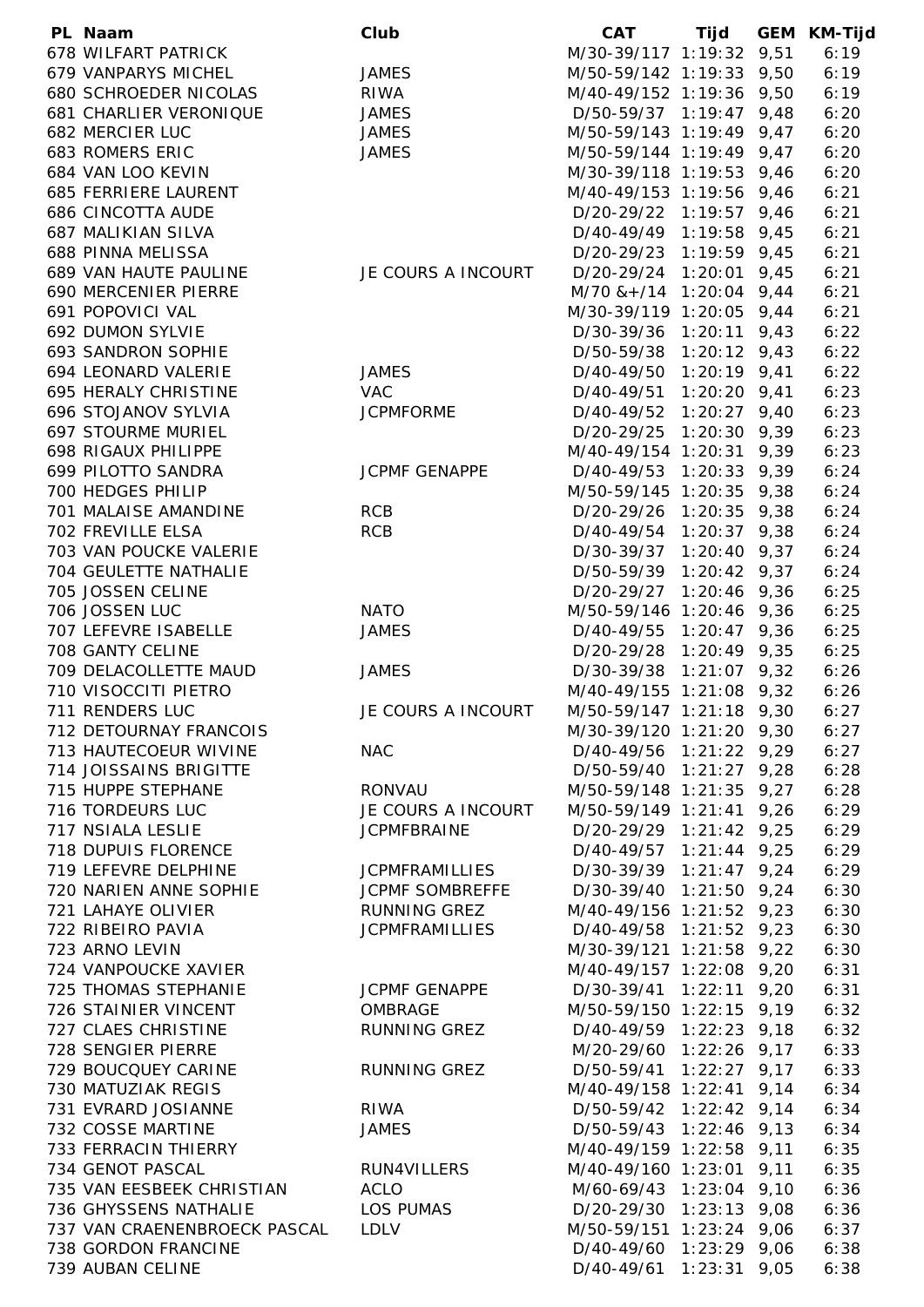| PL Naam                      | Club                  | <b>CAT</b>                    | Tijd | <b>GEM KM-Tijd</b> |
|------------------------------|-----------------------|-------------------------------|------|--------------------|
| 740 LEFOULON LEA             | N/A                   | D/20-29/31 1:23:34 9,05       |      | 6:38               |
| 741 MASSIGNANI CATHY         | <b>JAMES</b>          | D/40-49/62 1:23:37 9,04       |      | 6:38               |
| 742 JACOBS DEBORAM           |                       | D/30-39/42 1:23:39 9,04       |      | 6:38               |
| 743 BRUSSELMANS NICOLAS      |                       | M/40-49/161 1:23:40 9,04      |      | 6:38               |
| 744 DE HALLEUX CATHERINE     |                       | D/40-49/63 1:23:43 9,03       |      | 6:39               |
| 745 LEQUEUX MICHEL           | <b>KKH</b>            | $M/70$ & + $/15$ 1:23:43 9,03 |      | 6:39               |
| 746 BORCEUX-HOTTON CATHERINE | <b>RCB</b>            | D/50-59/44 1:23:50 9,02       |      | 6:39               |
| 747 LONGVAL FLORENCE         | <b>UAC</b>            | D/50-59/45 1:23:58 9,00       |      | 6:40               |
| 748 PALUMBO EMMANUELLE       |                       | D/15-19/2 1:23:59 9,00        |      | 6:40               |
| 749 THIRY DAMIEN             |                       | M/30-39/122 1:24:03 8,99      |      | 6:40               |
| 750 DUCROCQ EMELINE          |                       | D/20-29/32 1:24:07 8,99       |      | 6:41               |
| 751 HERBILLON CATHERINE      | <b>JAMES</b>          | D/50-59/46 1:24:10 8,98       |      | 6:41               |
| 752 NOEL GILLES              |                       | M/30-39/123 1:24:28 8,95      |      | 6:42               |
| 753 RIGOT SERGE              | <b>RCB</b>            | M/60-69/44 1:24:43 8,92       |      | 6:43               |
| 754 PEREIRA OLINDA           | IRUN@WATERLOO         | D/40-49/64 1:24:51 8,91       |      | 6:44               |
| 755 DOCQUIER CECILE          |                       | D/50-59/47 1:24:59 8,90       |      | 6:45               |
| 756 RAQUET PATRICIA          | <b>KINEO</b>          | D/40-49/65 1:25:01 8,89       |      | 6:45               |
| 757 BISSOT ISABELLE          | <b>JAMES</b>          | D/40-49/66 1:25:05 8,89       |      | 6:45               |
| 758 DEHAYE ANNE              | <b>JAMES</b>          | D/40-49/67 1:25:08 8,88       |      | 6:45               |
| 759 THEOLIS ALEXANDRE        |                       | M/50-59/152 1:25:11 8,87      |      | 6:46               |
| 760 VARVENNE ERIC            |                       | M/50-59/153 1:25:11 8,87      |      | 6:46               |
| 761 DEFERIERE MICHEL         | <b>JAMES</b>          | M/60-69/45 1:25:14 8,87       |      | 6:46               |
| 762 CORSI MASSIMO            |                       | M/50-59/154 1:25:19 8,86      |      | 6:46               |
| 763 FREMY ANNE               | <b>JAMES</b>          | D/50-59/48 1:25:22 8,86       |      | 6:47               |
| <b>764 TULPINCK GISELE</b>   | <b>JAMES</b>          | D/50-59/49 1:25:24 8,85       |      | 6:47               |
| 765 VANHUFFELEN JOSSELINE    | AXA TEAM              | $D/60$ & + $/6$ 1:25:26 8,85  |      | 6:47               |
| <b>766 LERAT FLORENCE</b>    | <b>KURISTO</b>        | D/30-39/43 1:25:28 8,85       |      | 6:47               |
| 767 DENIS CHRISTIAN          | <b>ESM</b>            | M/60-69/46 1:25:32 8,84       |      | 6:47               |
| 768 DECOCQ FRANCOISE         | <b>JAMES</b>          | D/50-59/50 1:25:34 8,84       |      | 6:47               |
| 769 THIBAUT PATRICIA         | <b>JAMES</b>          | D/50-59/51 1:25:35 8,83       |      | 6:48               |
| 770 MCCARTHY MICHAEL         |                       | M/60-69/47 1:25:59 8,79       |      | 6:49               |
| 771 DEPREZ ALAIN             |                       | M/50-59/155 1:26:00 8,79      |      | 6:50               |
| 772 FIEVEZ FANNY             |                       | D/20-29/33 1:26:06 8,78       |      | 6:50               |
| 773 VANDERLIN CHARLÃ^NE      | <b>NAC</b>            | D/20-29/34 1:26:08 8,78       |      | 6:50               |
| 774 CARBONARO GIANNI         |                       | M/40-49/162 1:26:09 8,78      |      | 6:50               |
| 775 DEJEAN BERNARD           | KINEO                 | M/40-49/163 1:26:15 8,77      |      | 6:51               |
| 776 NOLLET FREDERIC          | <b>JOGGANS</b>        | M/40-49/164 1:26:17 8,76      |      | 6:51               |
| 777 DENIS SABINE             |                       | D/40-49/68 1:26:22 8,75       |      | 6:51               |
| 778 SCHREUDERS ISABELLE      |                       | D/40-49/69 1:26:27 8,74       |      | 6:52               |
| 779 RIBANT DAVID             |                       | M/30-39/124 1:26:28 8,74      |      | 6:52               |
| 780 HERNALSTEEN CHRISTIAN    |                       | M/40-49/165 1:26:37 8,73      |      | 6:52               |
| 781 VANDENDAELE SANDRINE     |                       | D/40-49/70 1:26:48 8,71       |      | 6:53               |
| <b>782 MATHAR MURIEL</b>     |                       | D/40-49/71 1:27:05 8,68       |      | 6:55               |
| 783 VAN DE VIJVERE ANN       | <b>JAMES</b>          | D/40-49/72 1:27:59 8,59       |      | 6:59               |
| 784 SCALAIS DOMINIQUE        | <b>JAMES</b>          | D/40-49/73 1:28:01 8,59       |      | 6:59               |
| 785 STEVENS DOMINIQUE        | <b>JAMES</b>          | D/50-59/52 1:28:05 8,58       |      | 6:59               |
| 786 BOURCE MELANIE           | <b>JAMES</b>          | D/30-39/44 1:28:06 8,58       |      | 7:00               |
| 787 DUCHENNE MARTINE         | <b>JAMES</b>          | D/50-59/53 1:28:10 8,57       |      | 7:00               |
| 788 HERTOGHS DOMINIQUE       | <b>USBW ROAD TEAM</b> | D/30-39/45 1:28:12 8,57       |      | 7:00               |
| 789 DAUPHIN JACQUES          | <b>JAMES</b>          | M/50-59/156 1:28:14 8,57      |      | 7:00               |
| 790 LAMY ERIC                | <b>JAMES</b>          | M/50-59/157 1:28:15 8,57      |      | 7:00               |
| 791 LAFONTAINE BENOIT        | <b>JAMES</b>          | M/50-59/158 1:28:15 8,57      |      | 7:00               |
| 792 DEMORTIER JEAN-FRANCOIS  | <b>JAMES</b>          | M/40-49/166 1:28:16 8,56      |      | 7:00               |
| 793 BRUTTO JACOB             |                       | M/40-49/167 1:28:21 8,56      |      | 7:01               |
| 794 THIRION FRANCOISE        | <b>ESM</b>            | D/50-59/54 1:28:30 8,54       |      | 7:01               |
| 795 BAZILE DJEMIMA           | USBW ROAD TEAM        | M/40-49/168 1:28:48 8,51      |      | 7:03               |
| 796 WATTIER MELANIE          |                       | D/30-39/46 1:28:55 8,50       |      | 7:03               |
| 797 ROCTO FERNADEZ           |                       | D/30-39/47 1:29:04 8,49       |      | 7:04               |
| 798 GONZALEZ ESTHER          |                       | D/40-49/74 1:29:07 8,48       |      | 7:04               |
| 799 DEGEEST CINDY            | RIWA                  | D/30-39/48 1:29:08 8,48       |      | 7:04               |
| 800 TORDEURS SARAH           | JE COURS A INCOURT    | D/20-29/35 1:29:21 8,46       |      | 7:05               |
| 801 VERMEULEN CORENTIN       |                       | M/30-39/125 1:29:38 8,43      |      | 7:07               |
|                              |                       |                               |      |                    |